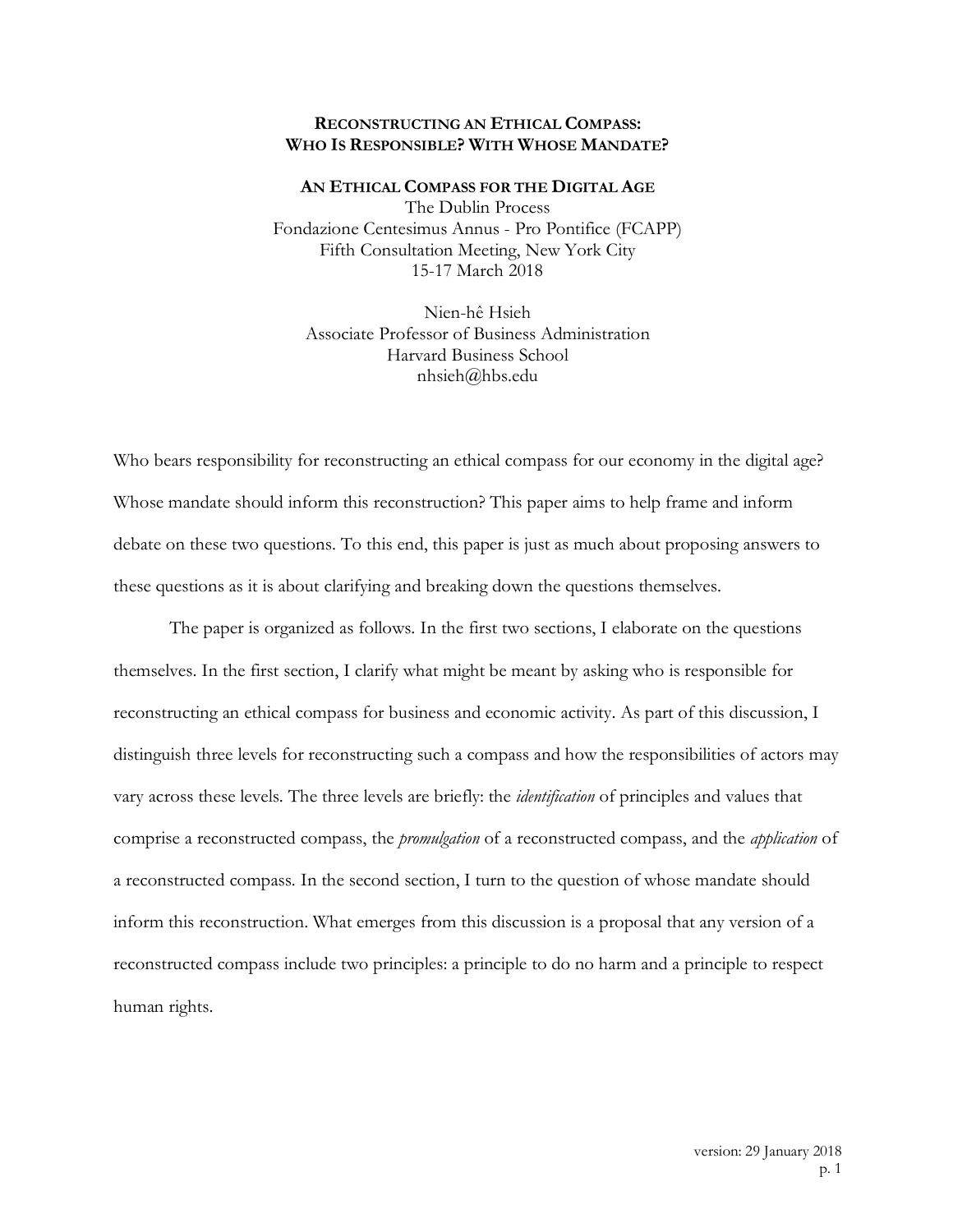In the third section, I examine what it is about the digital age that calls for reconstruction of an ethical compass. Given the pace of technological change and the impact of the digital economy on people's lives, it is not uncommon to hear about the need to develop a new ethics for the digital age. At the same time, it may be asked just what it is about our existing ethical frameworks that are not suited for the digital age. For example, is it that the frameworks themselves are not in need of reconstruction and simply in need of extension to new and emerging phenomena? Or, are there decisions that economic actors now face for which our existing frameworks are silent or even incorrect in what guidance they provide? To illustrate how we may analyze just what it is about the digital age that calls for reconstructing an ethical compass, I explore briefly the ethical issues that arise with three trends associated with the digital age. The first is the disappearance of work owing to automation and artificial intelligence. The second is the challenge of maintaining privacy in the digital age. The third is the rise and prevalence of social media. What emerges from this analysis is that depending on the issue, the case for reconstruction may apply at one level, say application, but not at another.

#### **1. WHOSE RESPONSIBILITY?**

In this section, I clarify what might be meant by asking who is responsible for reconstructing an ethical compass for business and economic activity. As part of this discussion, I first elaborate on what is distinctive about framing ethics in terms of a compass. I then distinguish three levels for reconstructing such a compass and how the responsibilities of actors may vary across these levels.

# *1.1. The Image of an Ethical Compass*

By an ethical compass for business and economic activity, I take it that what we have in mind roughly is a set of principles and values to guide the behavior of individuals engaged in business and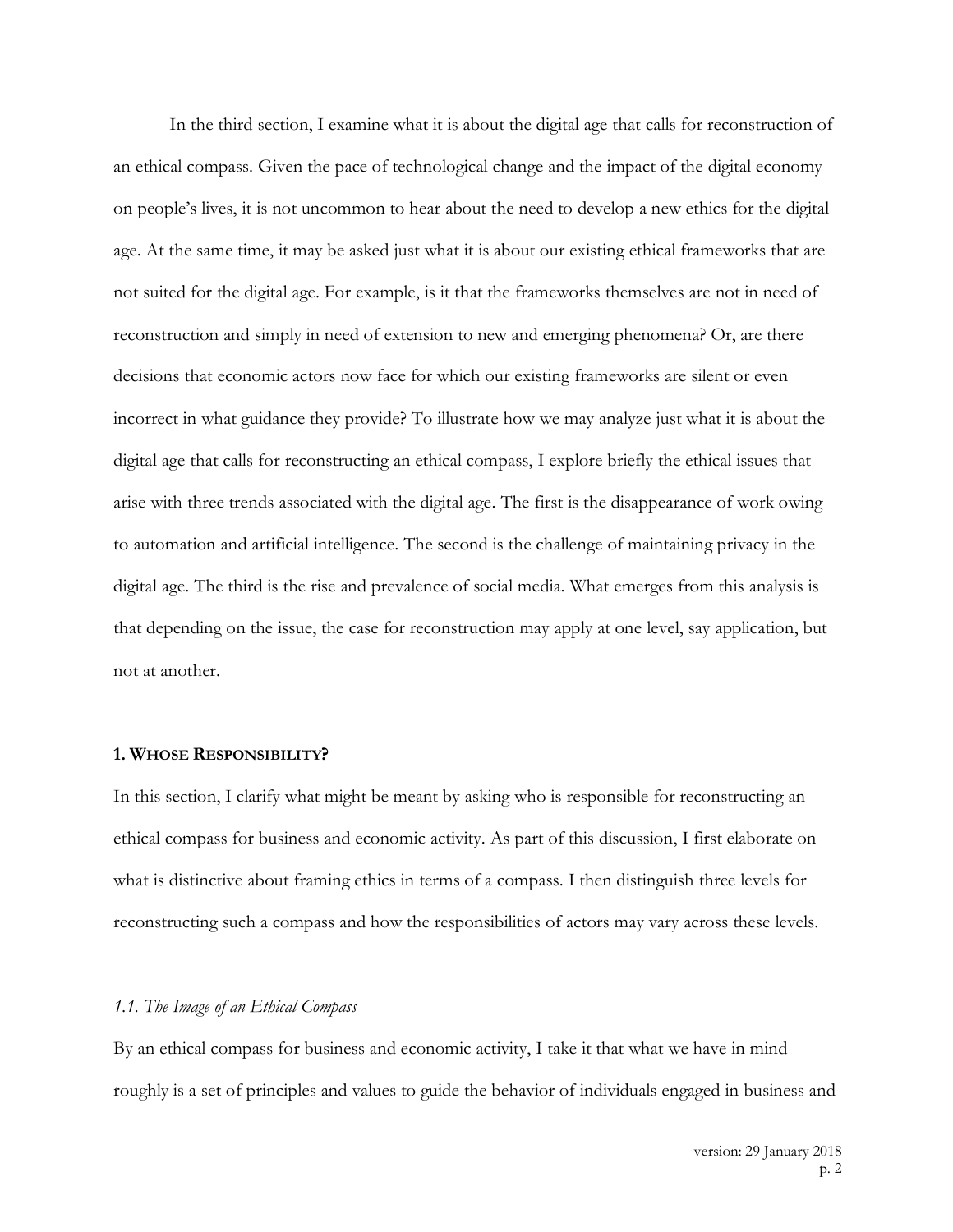economic activity in terms of what is right or good. In this sense, the ethical compass is no different from other concepts, such as an ethical framework or an ethics for business.

At the same time, the image of a compass brings to mind some specific qualities. A compass is a tool. It is compact and easily carried with us. When we think about when we need a compass, it is usually when journeying in new or unfamiliar territory. Without it, we would be lost. How it guides us is by allowing us to observe what we otherwise would not be able to see or sense, and while each of us carries our own compass, they all point to the same north if functioning properly. All this suggests a framework that is meant to be practical and readily available in providing each one of us with guidance, especially when what is right or good to do in business is difficult to discern, and in a way that makes us all aware of a common set of principles and values.

While no metaphor is perfect, if we adopt this characterization of an ethical compass, reconstructing an ethical compass for business and economic activity can occur at three levels. The first is at the level of specifying or identifying the principles and values to guide the behavior of individuals engaged in business and economic activity. Call this level, *identification*. While this is the primary level at which much debate is likely to occur, there are two levels that are no less important and would seem to follow directly from the idea of an ethical compass. The second is at the level of making available this compass for use by those engaged in business and economic activity as well as supporting it. As described above, an ethical compass is meant to be practical and readily available for use by each of us when engaging in business and economic activity. The direction in which it points is useful only insofar as each of us has access to a compass. Call this level, *promulgation*. The third is at the level of using the compass. This involves abiding by what is specifies in the context of business and economic activity and putting into action the principles and values it specifies. Call this level, *application*. Breaking down the reconstruction of an ethical compass into these three levels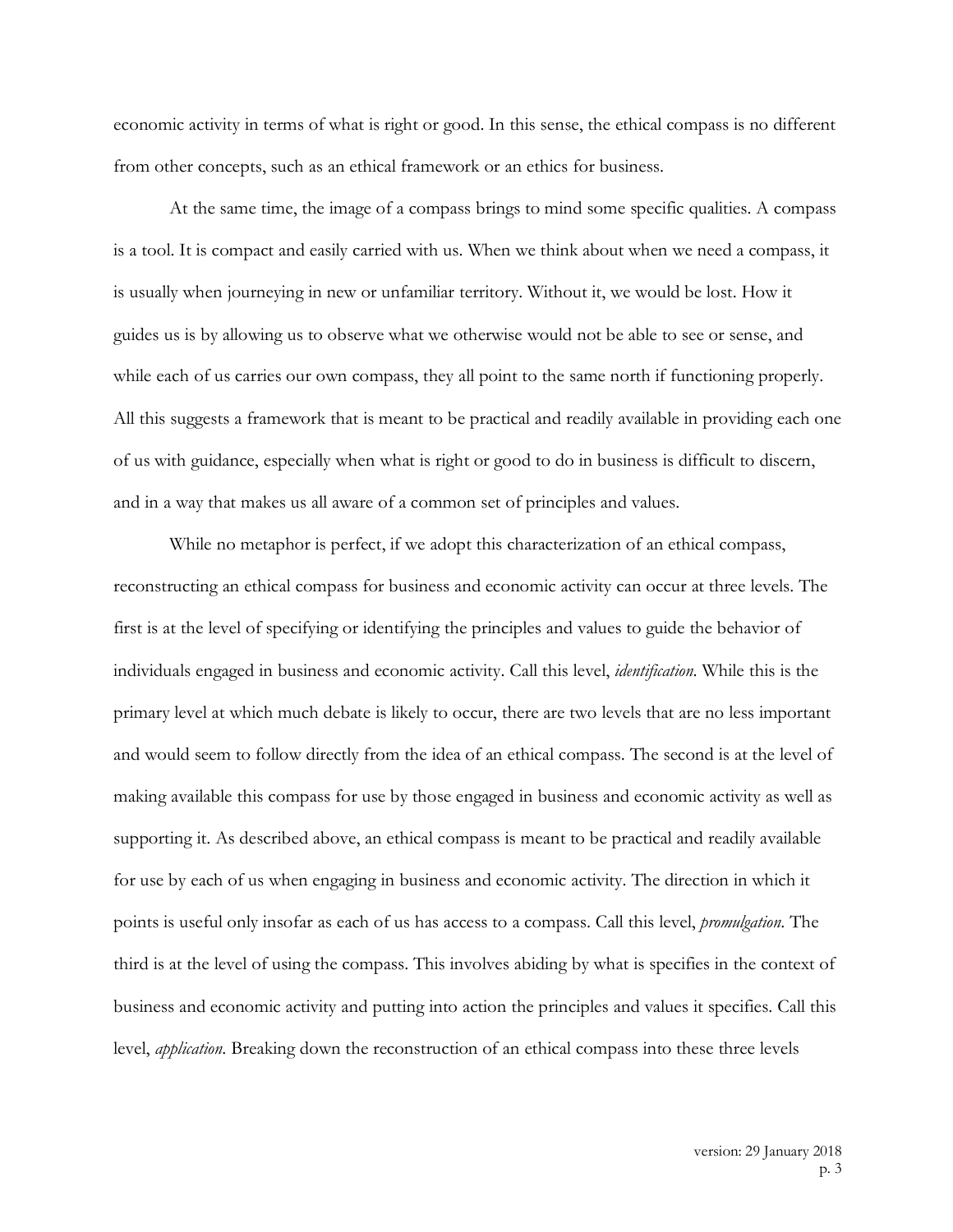allows us to examine and debate more precisely the nature responsibility for reconstructing an ethical compass for the digital age.

#### *1.2. Responsibilities for Reconstruction*

In assessing responsibilities for reconstructing an ethical compass in the digital age, it may help to start with the third level, which is that of application, in that this is a level at which there is reason to believe that all actors bear responsibility. This includes managers (e.g., treating employees with dignity), advisors (e.g., avoiding conflicts of interest), customers (e.g., not abusing warranties), employees (e.g., not sabotaging fellow workers), and investors (e.g., conducting due diligence).

If there are degrees of varying responsibility across actors in applying a reconstructed ethical compass, one thought is there is a greater responsibility on the part of actors who are at greater risk of engaging in behavior that violates the principles or values specified by the compass. For example, if one of the principles is to avoid harming third parties (a proposal to be discussed below in Section 2), then those at risk of causing grave harm have greater responsibilities to take steps to avoid and rectify the harm. On this basis, we may recognize greater responsibilities on the part of managers of large corporations that can severely impact the lives of many, such as by polluting the environment, producing defective airbags, or failing to protect customer data from computer hackers. On this basis, we may even recognize varying degrees of responsibility across different industries. Despite these variations in responsibility, however, the more basic point remains that at the level of application, it is difficult to imagine an actor without any responsibility.

I now turn to the level of promulgation. As in the case of application, there may be a general responsibility on the part of all actors to support adoption of a reconstructed ethical compass, say at a minimum by not actively undermining its adoption. The task of promulgation, however, is more demanding. It requires actively sharing and making useful a reconstructed ethical compass to those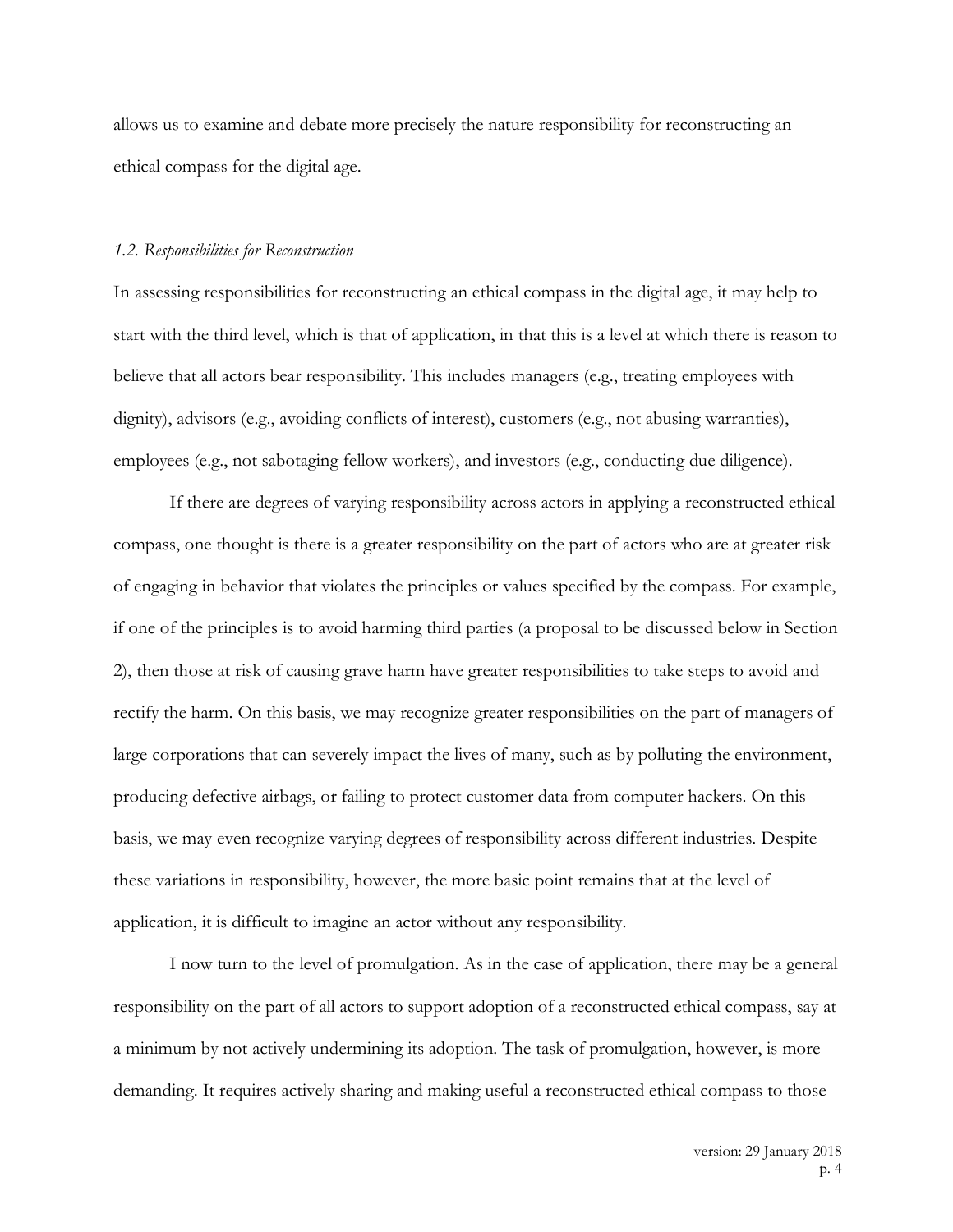involved in business and economic activity. Accordingly, in contrast to the case of application, the question is whether there are special responsibilities that fall on specific actors to promulgate a reconstructed ethical compass and that guide how they do so.

Three sets of actors come to mind. The first set includes actors that have as part of their purpose or mission the task of shaping norms and standards of conduct in the context of business and economic activity. Consider, for example, professional associations with their codes of conduct or industry associations that aim to self-regulate the conduct of their members. If a reconstructed ethical compass is meant to be applied by all participants in business and economic activity, then those actors who are explicitly and actively engaged in setting norms and standards have a responsibility to promulgate a reconstructed compass as part of those norms and standards. At a minimum, the norms and standards they set need to be consistent with the compass itself.

In this context, business schools present an interesting case to consider. On the one hand, there are those who argue that business education ought to be understood largely as a matter of knowledge, skill, and technique, and as such, business schools themselves should remain neutral with regard to ethics. On this view, it would be inappropriate for business schools to take an active role in promulgation an ethical compass. On the other hand, there are those who argue it would irresponsible not to do so. They argue that business schools are professional schools like law schools and medical schools who are engaged in training professionals who must abide by a code of ethics. Moreover, they argue, even if business students are not professionals in the sense of lawyers or physicians, they nonetheless are learning skills that grant them a fair deal of influence and power, and those who are teaching those skills may be said to have a responsibility to promulgate an ethical compass as well. On this view, it is almost impossible for business education to be neutral with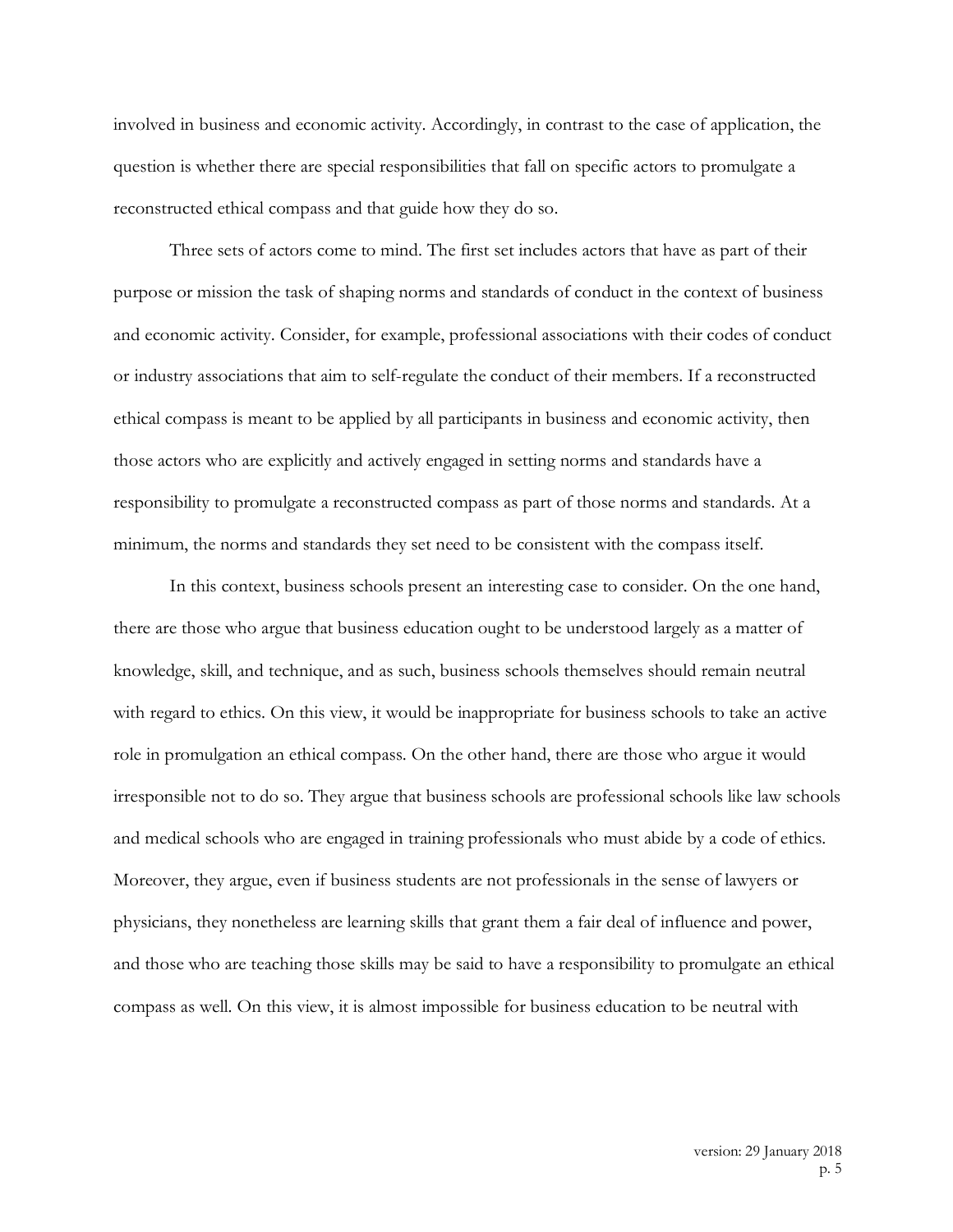regard to ethics because normative assumptions underlie the knowledge and skills being taught and the very absence of reference to ethics is a kind of message itself.<sup>1</sup>

The second set of candidates for a special responsibility to promulgate a reconstructed ethical compass are those that may not have the shaping of norms as part of their core purpose or mission, but nonetheless are engaged in that task. Managers at companies that actively work to set norms and standards for their employees are one such example. Leaders in organizations who aim to be role models are another. In both cases, these actors may not see it as their primary purpose to engage in the setting of norms and standards. Instead, they may engage in such activity in service of other goals, such as creating a high-performing workplace culture or minimizing the company's exposure to conduct risk. Nonetheless, they are purposefully helping to set norms and standards. Accordingly, there is a case for holding them responsible for promulgating a reconstructed ethical compass as part of this activity.

The third set of candidates is likely to prompt more debate. The third set includes actors who are not purposefully engaging in the setting of standards and norms, but nonetheless have that effect or possess a unique capacity to do so. There are instances in which business leaders, for example, may fall into this third category. Leaders of organization can command great respect and their behavior is carefully scrutinized. It is not difficult to imagine the members of an organization looking to its leaders for guidance on how to conduct themselves even if the leaders do not intend for this to be the case. While it may be said that leaders should anticipate that they are likely to help set norms and standards for behavior, the point of this example is that even absent such expectations, they are candidates for a special responsibility to promulgate a reconstructed ethical

 <sup>1</sup> For different perspectives on the role and responsibility of business schools in helping to set the norms and standards for business conduct, see Michel Anteby, *Manufacturing Morals: The Values of Silence in Business School Education* (Chicago: University of Chicago Press, 2013); Rakesh Khurana, *From Higher Aims to Hired Hands: The Social Transformation of American Business Schools and the Unfulfilled Promise of Management as a Profession* (Princeton: Princeton University Press, 2007); and Duff McDonald, *The Golden Passport: Harvard Business School, the Limits of Capitalism, and the Moral Failure of the MBA Elite* (New York: Harper Collins, 2017).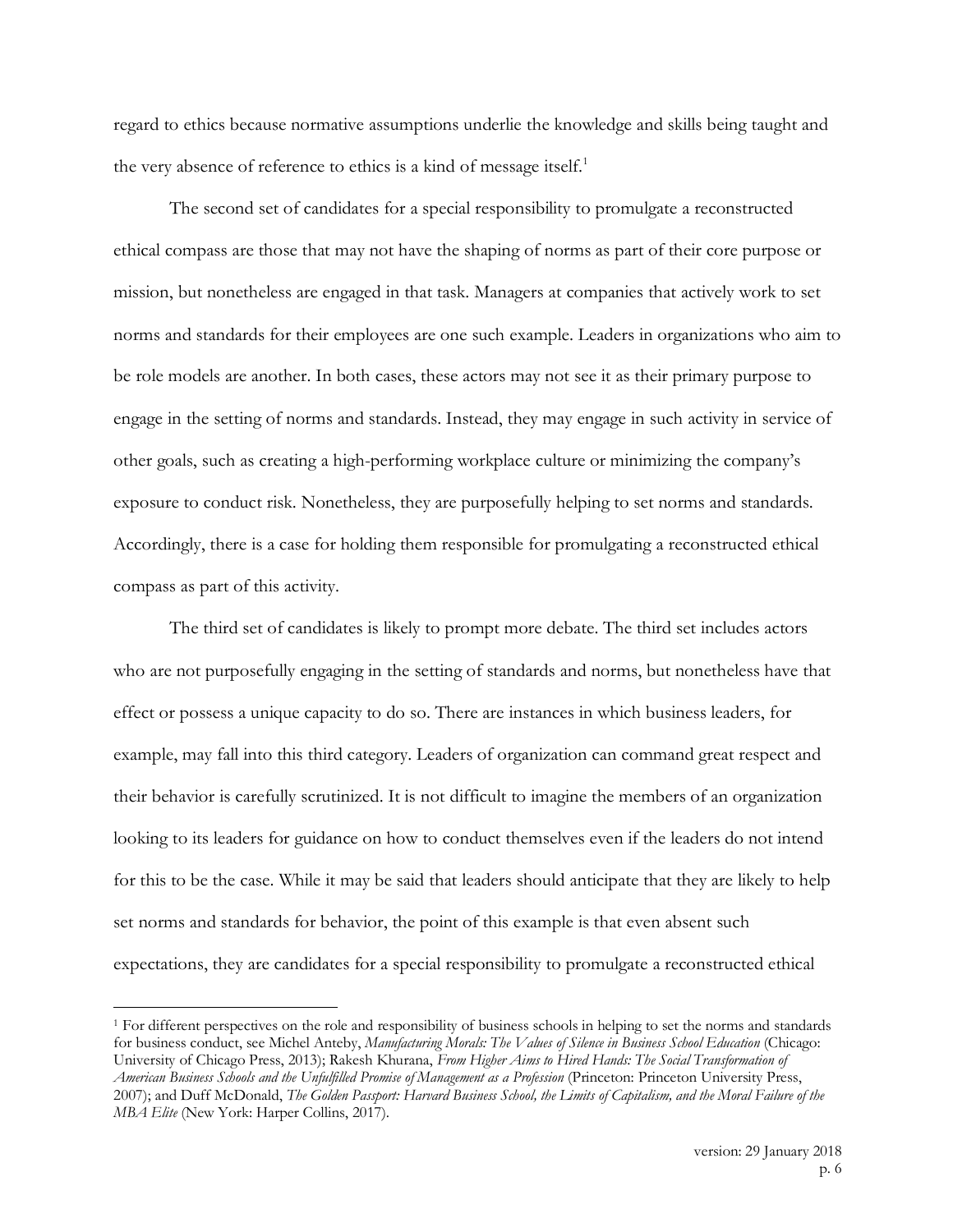compass. Actors in this third category are candidates for special responsibilities not on the basis of their purpose or intent, but rather on the basis of their actual or potential impact on the setting of norms and standards of behavior.

We now arrive at the question of who is responsible for reconstructing an ethical compass at the level of identification – that is, identifying the principles and values to guide the behavior of business and economic actors in the digital age. One candidate is the state. The state claims an authority to regulate the behavior of its citizens, and moreover, if the state fails to protect its citizens against violations by others, the state would be said to have failed in its responsibilities. Can other actors plausibly claim a responsibility to set standards and norms to guide the behavior of others?

The case for other actors seems less straightforward. For example, consider the case of leaders of organizations as described above. They have responsibilities to set standards and norms for the conduct of the members of their organizations. These standards and norms, however, are meant to be consistent with a reconstructed ethical compass, which in turn is meant to cover all areas of business and economic activity. This includes the conduct of business leaders themselves, which raises a potential conflict of interest. When viewed from this broader perspective, it seems few actors can plausibly claim to be sufficiently disinterested in the specification of a reconstructed ethical compass to be said to have a responsibility to participate in its reconstruction.

The relevant question then is not so much whose responsibility it is to help in reconstructing an ethical compass at the level of identification, but rather who has a legitimate claim to be involved or to have their interests taken into consideration. This brings us to the second question at the heart of this paper, which is whose mandate should inform the reconstruction of an ethical compass for the digital age.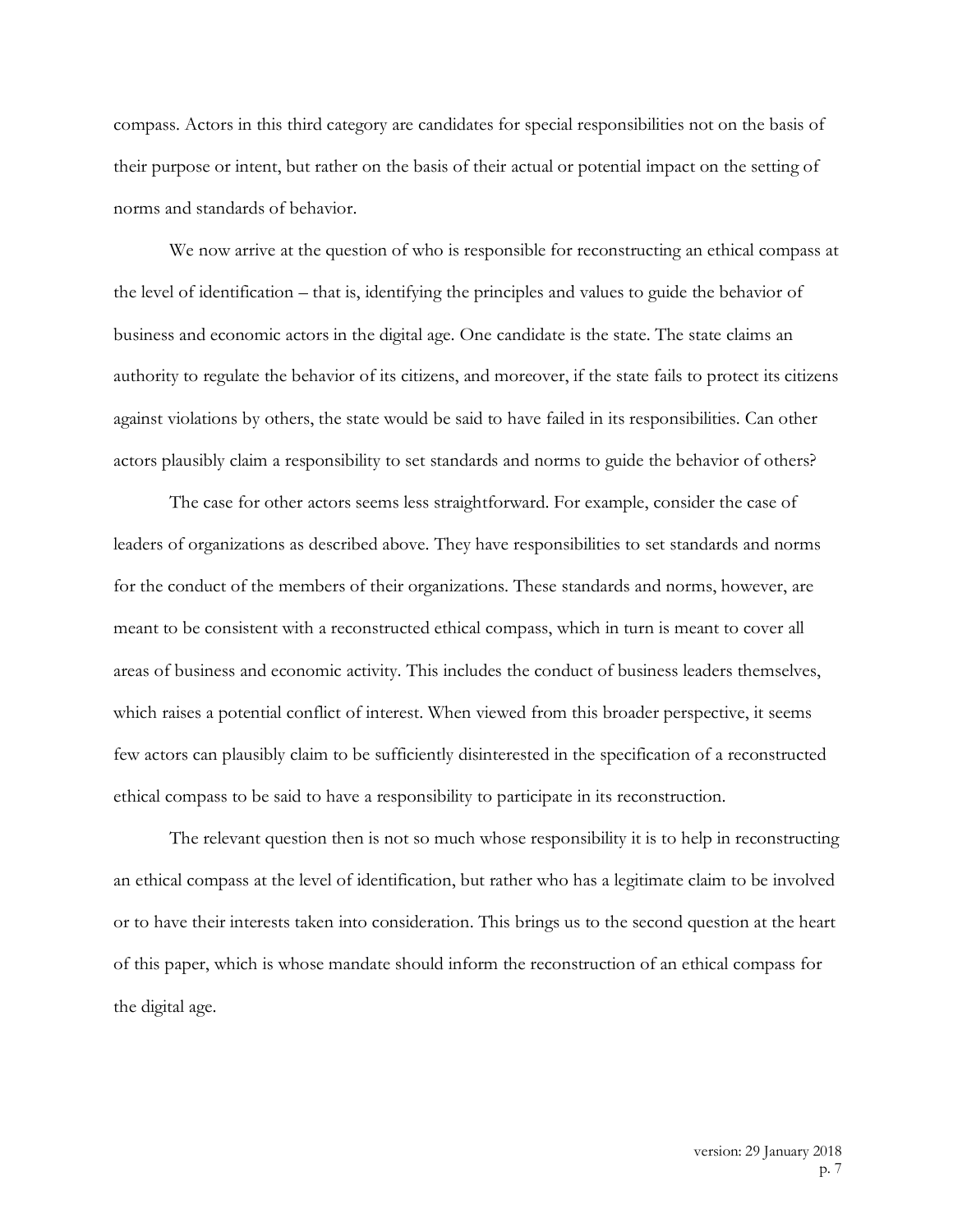### **2. WHOSE MANDATE?**

In this section, I take up the question of whose mandate should inform reconstruction of an ethical compass for the digital age at the level of identification – that is, in specifying or identifying the principles and values to guide the behavior of business and economic actors. What emerges from this discussion is a proposal that any version of a reconstructed ethical compass include two principles: a principle to do no harm and a principle to respect human rights.

# *2.1. Harm*

In debates about whose mandate should inform government decisions, one principle that is frequently proposed is the "principle of affected interests" or the "all-affected principle." In its basic formulation, the principle states that "everyone who is affected by the decisions of a government should have the right to participate in that government."<sup>2</sup> If we were to transpose the principle to the reconstruction of an ethical compass, we may conclude that all those whose interests are affected by business and economic activity ought to participate in the reconstruction of an ethical compass for the digital age. The challenge then is how this ought to be done. Unless the reconstruction of an ethical compass involves something like an actual decision-making process, as in the case of governments where parties can represent their interests, some other approach is required.

One approach put forward in the scholarly literature is to follow the social contract tradition in political theory, and to frame the construction of an ethical compass for business activity in terms of a hypothetical decision-making procedure. The thought, roughly, is to imagine what participants would specify as principles and values to guide and govern the conduct of business actors if they were able to represent their interests in a decision-making procedure that would establish those

 <sup>2</sup> Robert Goodin, "Enfranchising All Affected Interests, and Its Alternatives," *Philosophy and Public Affairs* vol. 35, no. 1 (2007): 40-68, p. 51.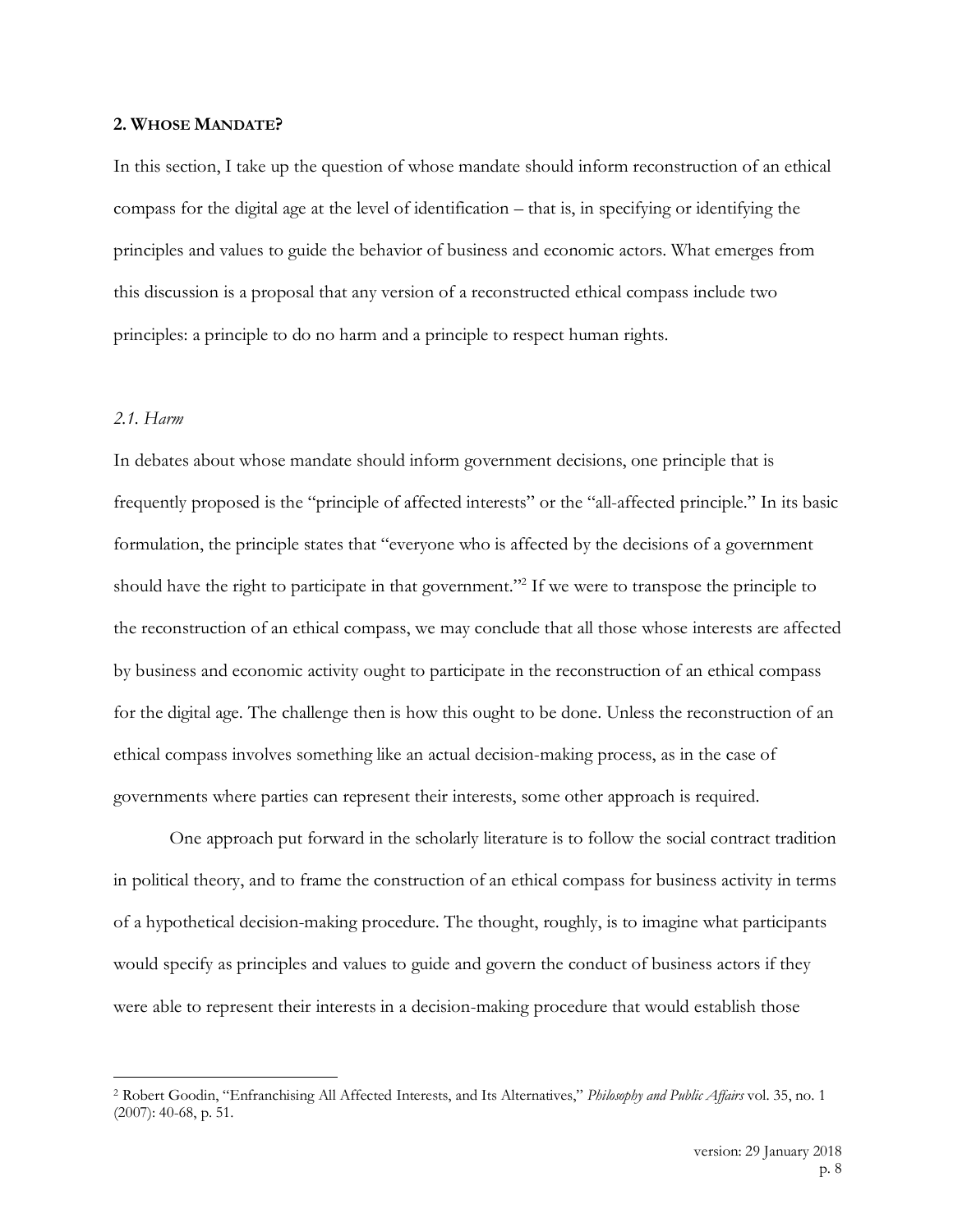principles. This approach has been used for specifying the responsibilities of corporations,<sup>3</sup> as well as principles for the conduct of business more generally.<sup>4</sup> While the metaphor of a "social contract" is powerful and helpful as a kind of shorthand in practice, as I have argued elsewhere, there is reason to doubt that the social contract approach succeeds in grounding and specifying the responsibilities of business actors.5

An alternative proposal is to look to the principle to do no harm as a way to incorporate the interests of all those affected by business and economic activity in reconstructing an ethical compass. A harm is "the setting back" of an interest or something in which a person has a stake.<sup>6</sup> The principle to do no harm is among the most widely accepted ethical principles that applies to all moral agents, and as I have argued elsewhere there is much to recommend taking the principle as a starting point for specifying standards that ought to apply to multinational enterprises (MNEs).<sup>7</sup> One point in its favor is that the principle constrains the activities of MNEs by applying to the decisions of managers in their capacity as moral agents. That is, insofar as managers are under a duty not to harm others in their capacity as moral agents, this duty extends to the decisions they take regarding the activities of MNEs. Such an approach to the responsibilities of MNEs allows us to avoid more contentious debates about whether MNEs themselves have moral duties.<sup>8</sup> We need not assume anything about the status of MNEs as moral agents because the principles apply to the

<sup>&</sup>lt;sup>3</sup> Thomas Donaldson, *Corporations & Morality* (Englewood Cliffs: Prentice-Hall, 1982).

<sup>4</sup> Thomas Donaldson and Thomas Dunfee, *Ties That Bind: A Social Contracts Approach to Business Ethics* (Boston: Harvard Business School Press, 1999). For an overview, see Ben Wempe, "Contractarian Business Ethics Today," *Normative Theory and Business Ethics*, ed. Jeffery Smith (UK: Rowman & Littlefield, 2009): 73-92.

<sup>5</sup> Nien-hê Hsieh, "The Social Contract Model of Corporate Purpose and Responsibility," *Business Ethics Quarterly*, vol. 25, no. 4 (2015): 433-60.

<sup>6</sup> Joel Feinberg, *Harm to Others* (Oxford: Oxford University Press, 1984), p. 34.

<sup>7</sup> Nien-hê Hsieh, "Does Global Business Have a Responsibility to Promote Just Institutions?" *Business Ethics Quarterly*, vol. 19, no. 2 (2009): 251-73; Nien-hê Hsieh, "Multinational Enterprises and Corporate Responsibility: A Matter of Justice?" *Morality and Global Justice: The Reader*, ed. Michael Boylan (Boulder: Westview Press, 2011): 185-204; and Nien-hê Hsieh, "Multinational Enterprises and Incomplete Institutions: The Demandingness of Minimum Moral Standards," *Business Ethics*, 2nd ed., ed. Michael Boylan (Hoboken: John Wiley and Sons, 2013): 409-22.

<sup>8</sup> Nien-hê Hsieh, "Corporate Moral Agency, Positive Duties, and Purpose," *The Moral Responsibility of Firms*, ed. Eric Orts and N. Craig Smith (Oxford: Oxford University Press, 2017).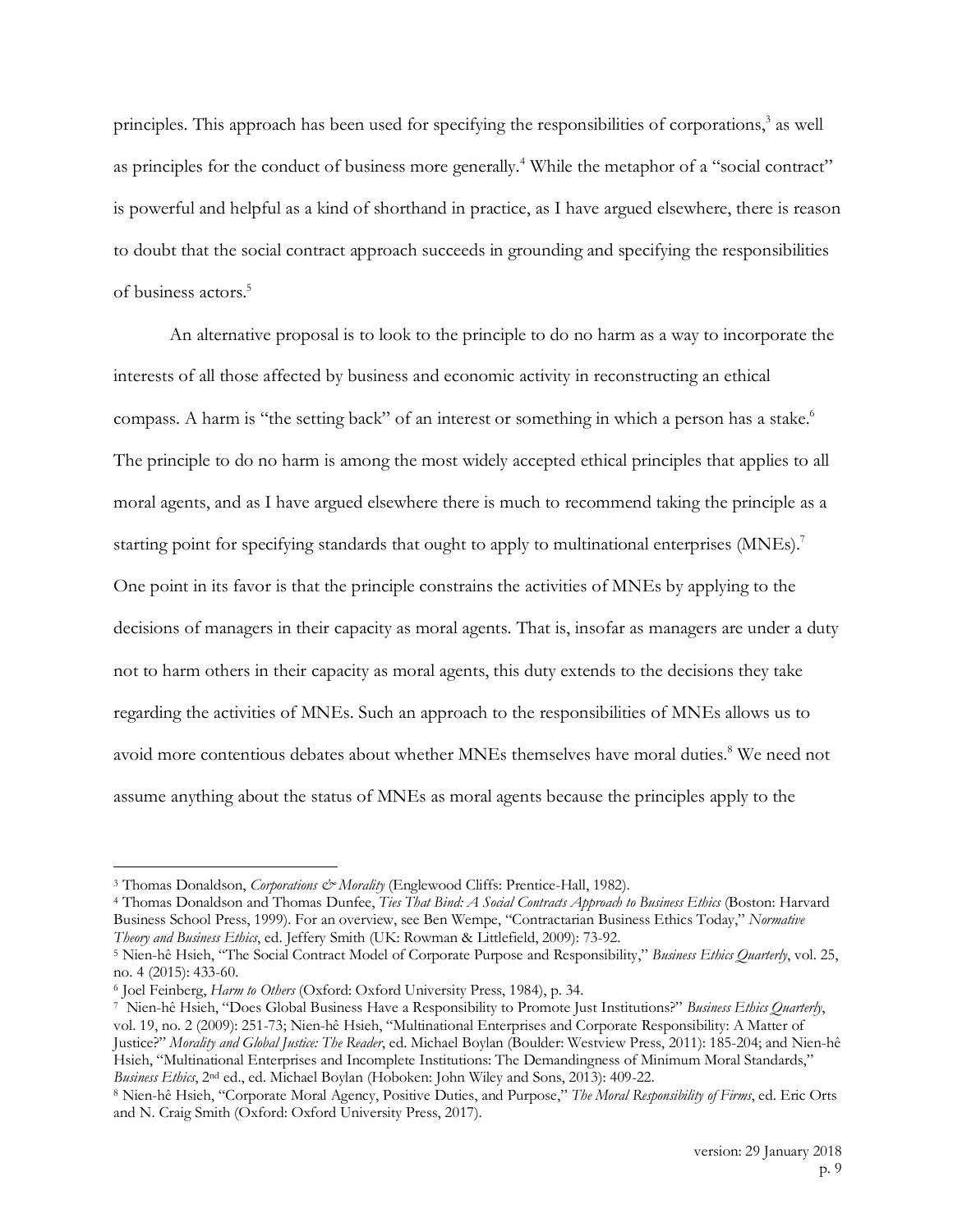managers who direct the activities of MNEs. Given that harms are setbacks to individuals' interests, one way to incorporate the interests of all economic actors in a reconstructed ethical compass is to specify the principle to do no harm as part of that compass.

### *2.2. Human Rights*

In this section, I outline the case for including respect for human rights as part of a reconstructed ethical compass alongside a principle to do no harm. Inclusion of human rights is another way to address concretely the question of whose mandate should inform a reconstructed ethical compass.

In debates about business and human rights, there are two ways in which human rights are understood. On one approach, the term "human rights" is used to refer to universal moral rights, such as "basic rights such as liberty, physical security, and subsistence."<sup>9</sup> Understood as such, human rights refer to those moral rights that are particularly weighty. They ground corresponding obligations to respect them on the part of all moral agents, which in this case extends to business actors. That is the way in which they are meant to place constraints on business actors.

Another way to understand human rights is in terms of existing human rights practice. On this approach, human rights refer to the rights enumerated in the Universal Declaration of Human Rights and subsequent international treaties and documents.10 They include security rights (e.g., freedom from enslavement and a right to bodily integrity); due process rights (e.g., a right to a fair and public hearing); liberty rights (e.g., freedom of movement and freedom of thought, conscience and religion); political rights (e.g., a right to vote); equality rights (e.g., protection against

 <sup>9</sup> Denis Arnold, "Corporations and Human Rights Obligations," *Business and Human Rights Journal* vol. 1, no. 2 (2016): 1- 21, p. 9-10.

<sup>10</sup> The Universal Declaration of Human Rights; The International Covenant on Civil and Political Rights; The International Covenant on Economic, Social, and Cultural Rights – collectively referred to as the International Bill of Human Rights – and The Genocide Convention. See Allen Buchanan, *The Heart of Human Rights* (New York: Oxford University Press, 2013), p. 6. Fact Sheet No.2 (Rev.1), "The International Bill of Human Rights," http://www.ohchr.org/Documents/Publications/FactSheet2Rev.1en.pdf.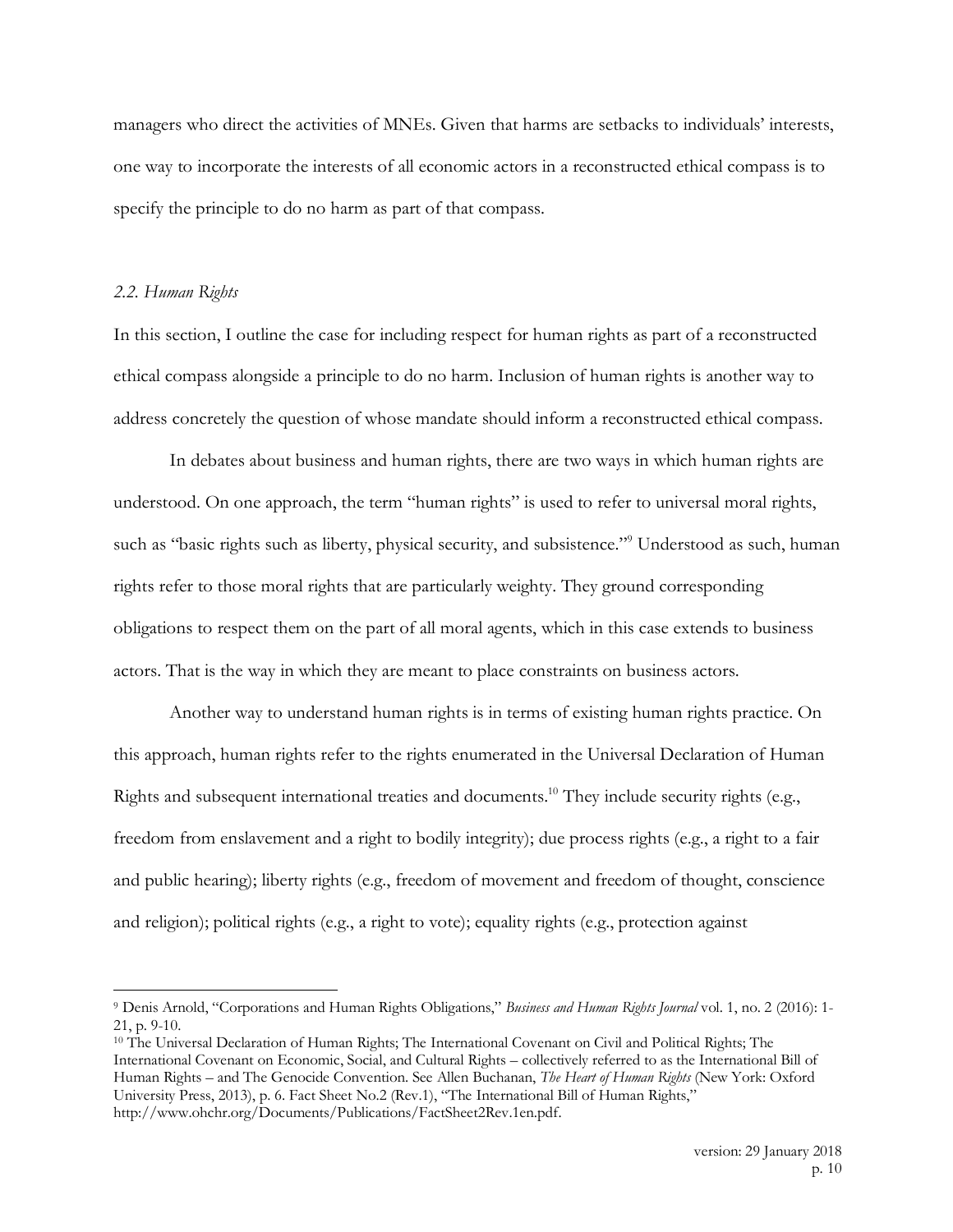discrimination); and social rights (e.g., rights to education, to work, and to an adequate standard of living).<sup>11</sup> While some of these rights correspond to what are widely recognized as antecedently existing basic moral rights, such as a right to physical security, not all these rights are legal versions of basic moral rights.12 Consider, for example, a right to vote. It is included on the list of human rights enumerated in the Universal Declaration of Human Rights, but is not commonly understood as a basic moral right. On this view, human rights are not simply antecedent basic moral rights that are given legal expression. Instead, they require institutional recognition as well.<sup>13</sup>

On this second approach, the primary bearers of obligations for human rights are states. The correlative obligations on the part of states are threefold: states must refrain from infringing upon these rights (e.g., not engage in torture); states must fulfill the claims embodied in these rights (e.g., provide education); and states must protect citizens against the threats of third parties that limit their enjoyment of these rights. Under the contemporary human rights regime, business actors also have responsibilities in relation to human rights, but they are far less demanding. As articulated in the *United Nations "Protect, Respect and Remedy" Framework for Business and Human Rights* and the *Guiding Principles on Human Rights on Business and Human Rights*, business enterprises have a "responsibility to respect human rights," which "means acting with due diligence to avoid infringing on the rights of others, and addressing harms that do occur."14

 <sup>11</sup> James Nickel, "Human Rights," *Stanford Encyclopedia of Philosophy* (Spring 2014 edition), ed. Edward Zaltz [Online]. Available: http://plato.stanford.edu/archives/spr2014/entries/rights-human/ [3 November 2014]

<sup>12</sup> Allen Buchanan, *The Heart of Human Rights* (New York: Oxford University Press, 2013), p. 14.

<sup>&</sup>lt;sup>13</sup> This distinction parallels the debate in philosophy and law about the nature of human rights. For a helpful overview, see Rowan Cruft, S. Matthew Liao, and Massimo Renzo, "The Philosophical Foundations of Human Rights: An Overview," *Philosophical Foundations of Human Rights*, ed. Rowan Cruft, S. Matthew Liao, and Massimo Renzo (Oxford: Oxford University Press, 2015).

<sup>14</sup> United Nations, *The UN "Protect, Respect and Remedy" Framework for Business and Human Rights* [Online]. Available: http://198.170.85.29/Ruggie-protect-respect-remedy-framework.pdf [3 November 2014]. *Guiding Principles on Business and Human Rights: Implementing the United Nations "Protect, Respect and Remedy" Framework* [Online]. Available: http://www.ohchr.org/Documents/Publications/GuidingPrinciplesBusinessHR\_EN.pdf [29 December 2014].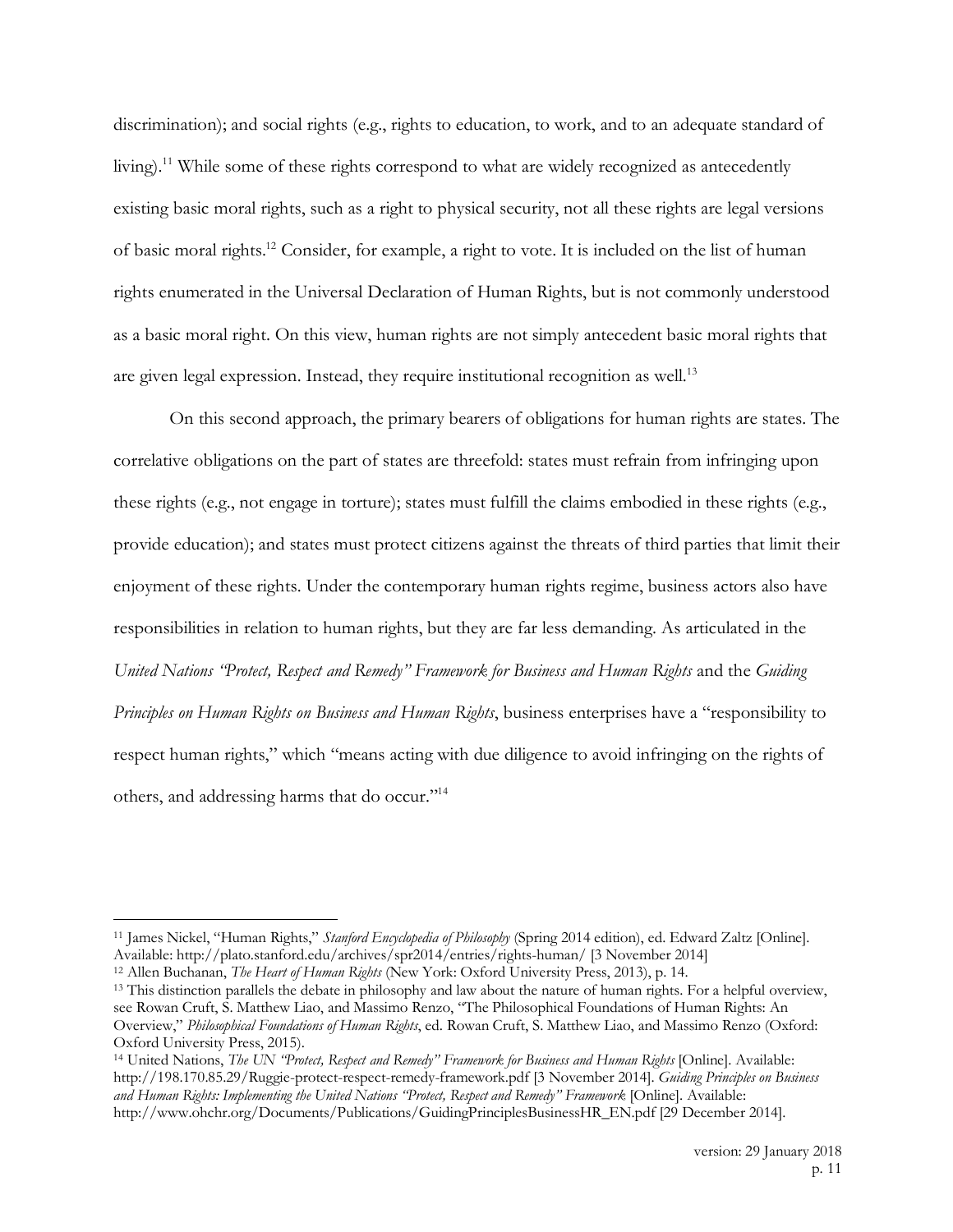Elsewhere, I have argued for adopting this second approach when trying to determine the responsibilities of multinational enterprises (MNEs) for human rights.15 This is despite the objection raised by proponents of the first approach that in so doing, we are minimizing the responsibilities of MNEs. The rationale for adopting this second approach is as follows. To begin, I do not deny that moral duties constraint the activities of MNEs. Indeed, as discussed above, there is reason to hold that a duty not to harm places constraints on the range of permissible activities that may be undertaken by MNEs. Instead, the basic point is that human rights embody a powerful ideal and carry the force of institutional recognition. That is, the appeal to human rights is made in part because of their status as institutionally recognized rights in contemporary practice. If these features of human rights are to be brought to bear in framing the responsibilities of MNEs, it is by viewing human rights through the lens of contemporary practice as opposed to viewing them simply as basic moral rights.

I now consider the case for including a principle to respect human rights along these lines in a reconstructed ethical compass not just for MNEs, but for business enterprises more generally. Recall that when examining whose responsibility it is to reconstruct an ethical compass at the level of identification, the primary candidate was the state. The rationale was that the state claims an authority to regulate the behavior of its citizens, and moreover, if it failed to protect its citizens against violations by others, the state would be said to have failed in its responsibilities. To be certain, there is much debate about what states owe their citizens. In practice, however, states do at least formally acknowledge the contemporary human rights regime even if they may not fully comply with it. Accordingly, if there is a set of principles that all states plausibly can be said to have a responsibility to uphold, they are embodied in the contemporary human rights regime. In turn, if

 <sup>15</sup> Nien-hê Hsieh, "Should Business Have Human Rights Obligations?" Special Issue on Business and Human Rights. *Journal of Human Rights* vol. 14, no. 2 (2015): 218-36; Nien-hê Hsieh, "Business Responsibilities for Human Rights: A Commentary on Arnold," *Business and Human Rights Journal* vol. 2, no. 2 (2017): 297-309.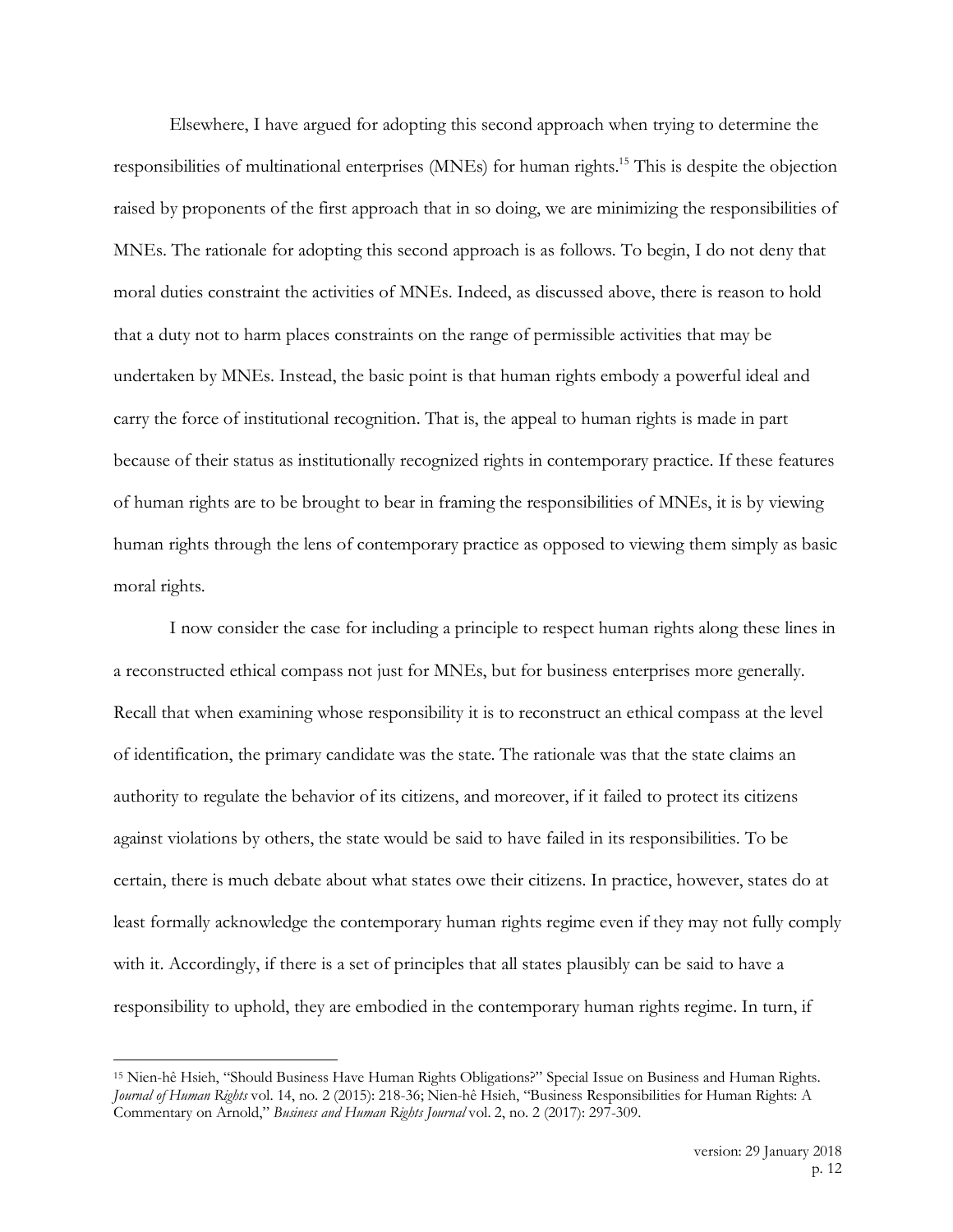states have a responsibility to reconstruct an ethical compass, then there is a case for including respect for human rights in a reconstructed ethical compass alongside the principle to do no harm.

## **3. WHAT'S DIFFERENT ABOUT THE DIGITAL AGE?**

The discussion thus far has taken for granted the need for reconstructing an ethical compass in the digital age. Given the pace of technological change and the scale and scope of the impact of the digital economy on people's lives, it is not uncommon to hear about the need to develop a new ethics for the digital age. One may ask, however, whether there is in fact a need for reconstructing an ethical compass in the first place. Is the digital age in fact so different?

To address this question, I explore briefly key ethical issues that arise with three trends associated with the digital age. The first is the disappearance of work owing to artificial intelligence and automation. The second is the challenge of maintaining privacy in a digital age. The third is the rise and prevalence of social media. For each trend, the need for reconstruction applies at one level, say application or identification, but not at another. In turn, this suggests that while there is a general case to be made for reconstructing an ethical compass for the digital age, there is reason not to overstate the case and to be precise in specifying at what level the reconstruction needs to occur.

### *3.1. The Disappearance of Work*

One trend that has received considerable attention is the disappearance of work owing to the impact of artificial intelligence, machine learning, and improved robotics. According to one study from Oxford University, 47% of jobs in the United States are at high risk of being replaced by computerization over the next twenty years.<sup>16</sup> Another study by McKinsey and Company estimates

 <sup>16</sup> Carl Benedikt Frey and Michael A. Osborne, *The Future of Employment: How Susceptible Are Jobs to Computerisation?* (Oxford: The Oxford Martin Programme on the Impacts of Future Technology, 2013), p. 44.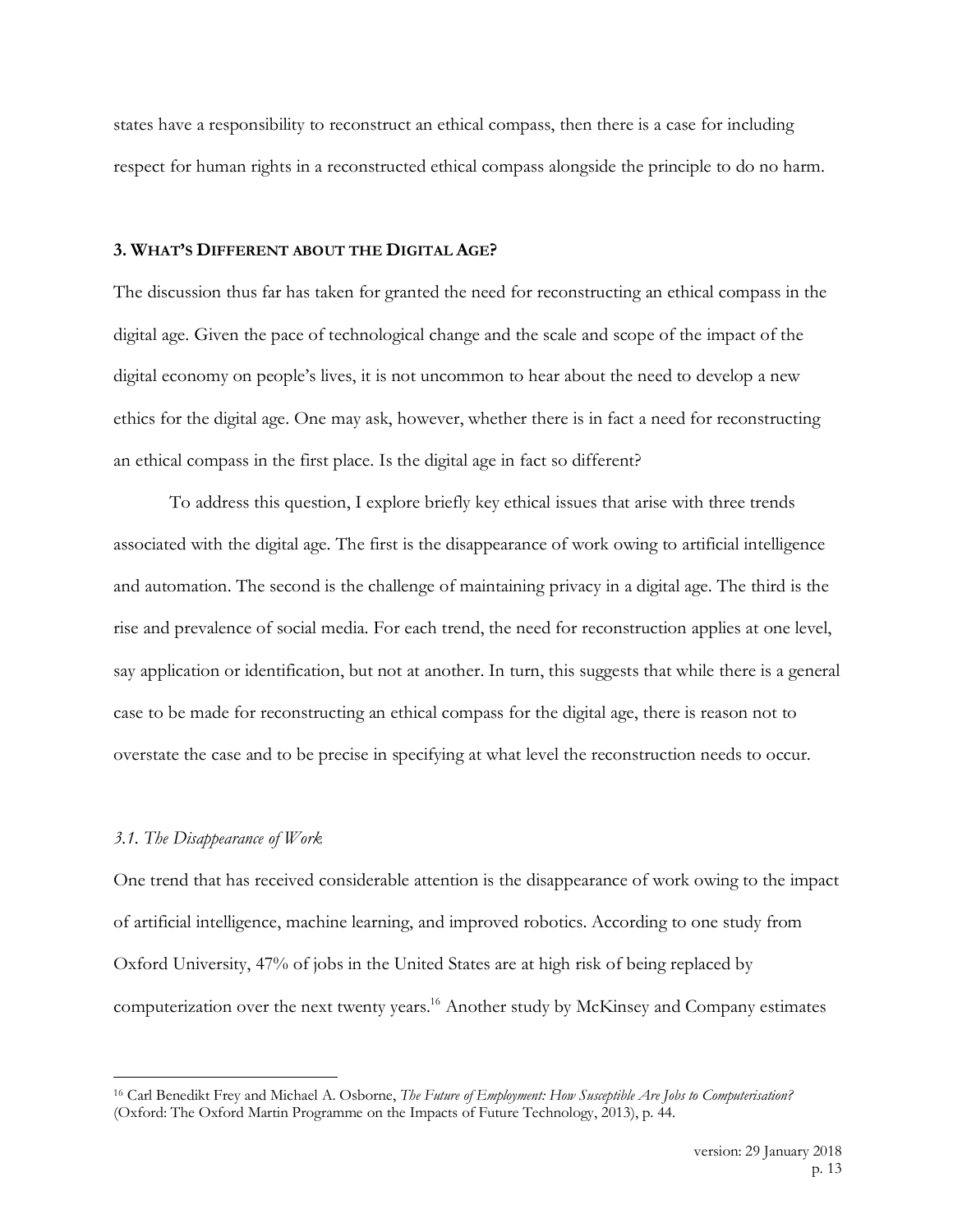that 50% of current work activities are "technically automatable by adapting currently demonstrated technologies" and that "6 out of 10 current occupations have more than 30% of activities that are technically automatable."17 In its study of this trend, the World Bank connects the impact of new technologies at work with inequality, noting that around two-thirds of jobs in the developing world are susceptible to automation, and that declining shares of labor in national income are associated with greater inequality.<sup>18</sup>

This potential for widespread technological unemployment has prompted a number of debates. One debate concerns the value of work in people's lives – e.g., is it an important source of meaning or self-respect or is it largely a means to earn a livelihood? Another debate concerns the responsibilities of employers – e.g., should employers use technology to enhance the work done by employees rather than replace them? In addition, there are policy proposal such as a universal basic income to help ensure a reasonable standard of living for those who are not able to find sufficient employment. There also are those who point out that not all automation need be a source of concern if it frees individuals from having to perform work that is dirty, dangerous, or dull. In the best-case scenario, according to some, technology may free people to engage in creative pursuits and advance even further our state of knowledge.

Debates of this sort, however, are not new. For example, Thomas Paine – the pamphleteer of the American Revolution – advocated for something like a basic income.19 In the early 1800s in England, Luddites smashed mills out of fear that automated textile machinery would replace higher skilled workers with lower skilled ones. Still others focused on the promise of machinery. In "The Soul of Man Under Socialism," Oscar Wilde writes that "machinery must work for us in coal mines

 <sup>17</sup> McKinsey Global Institute, *Jobs lost, Jobs Gained: Workforce Transitions in a Time of Automation* (McKinsey and Company, 2017), p .2

<sup>18</sup> World Bank, *World Development Report 2016, Digital Dividends* (Washington, D.C.: World Bank Group, 2016), p. 21-23.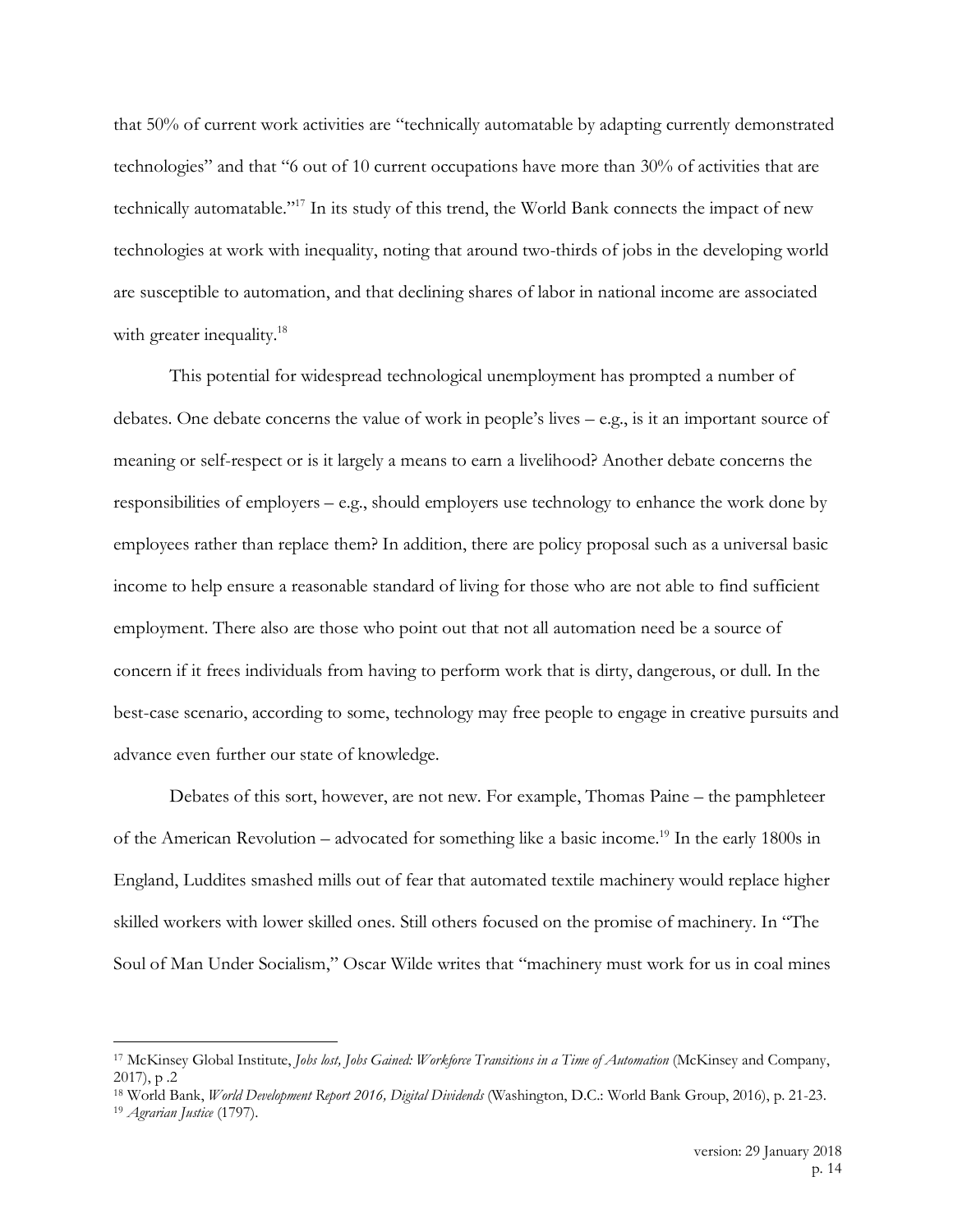and do all sanitary services, and be the stoker of steamers, and clean the streets, and run messages on wet days and do anything that is tedious or distressing."<sup>20</sup> While the underlying forces may have changed, mass unemployment and worker displacement themselves are not new phenomena. Furthermore, traditional patterns of employment are likely to persist in some sectors. Consider, for example, apparel manufacturing in low-wage countries, such as Bangladesh.<sup>21</sup> Given the difficulties in developing robotic technology to sew cloth and the continued low cost of labor in these countries, the displacement of labor by machinery is not imminent.<sup>22</sup>

This is not to deny the potential for widespread disruption in employment patterns and the serious concern with growing inequality in the digital age. Rather, the point is that for some trends, such as the disappearance of work, it may be that the basis for concern has not fundamentally changed in the digital economy. That is, the principles and values that ground our concern with the disappearance of work themselves may remain the same. There is no need for reconstructing an ethical compass at the level of identification. This, however, does not rule out the possibility of reconstructing an ethical compass at other levels, such as the level of application by thinking of new solutions or ways to realize underlying values and principles. As an illustration, I call attention to one proposal that reduces the reliance on labor for one's income that has not received as much attention in contemporary debates, which is a regime of a property-owning democracy.<sup>23</sup>

To motivate this proposal, I turn to the work of John Rawls, the preeminent philosopher of justice in the twentieth century. In the revised edition of *A Theory of Justice*, John Rawls writes there are two items he would handle differently if he "were writing *A Theory of Justice* now." One of those

 <sup>20</sup> Oscar Wilde, *The Collected Works of Oscar Wilde*, ed. Robert Ross (London: Routledge/Thoemmes, vol. 8, p. 298.

<sup>21</sup> Nien-hê Hsieh and Saloni Chaturvedi, "The Ready-Made Garment Industry: A Bangladeshi Perspective (A)," Harvard Business School Case 317-052 (March 2017).

<sup>22</sup> "Stitches in time," *The Economist* (August 24, 2017).

<sup>23</sup> What follows draws from Nien-hê Hsieh, "Justice at Work: Arguing for Property-Owning Democracy," *Journal of Social Philosophy* vol. 40, no. 3 (2009): 397-411. See also Nien-hê Hsieh, "Work, Ownership, and Productive Enfranchisement," *Property-Owning Democracy: Rawls and Beyond*, ed. Martin O'Neill and Thad Williamson (Hoboken: John Wiley and Sons, 2012): 149-62.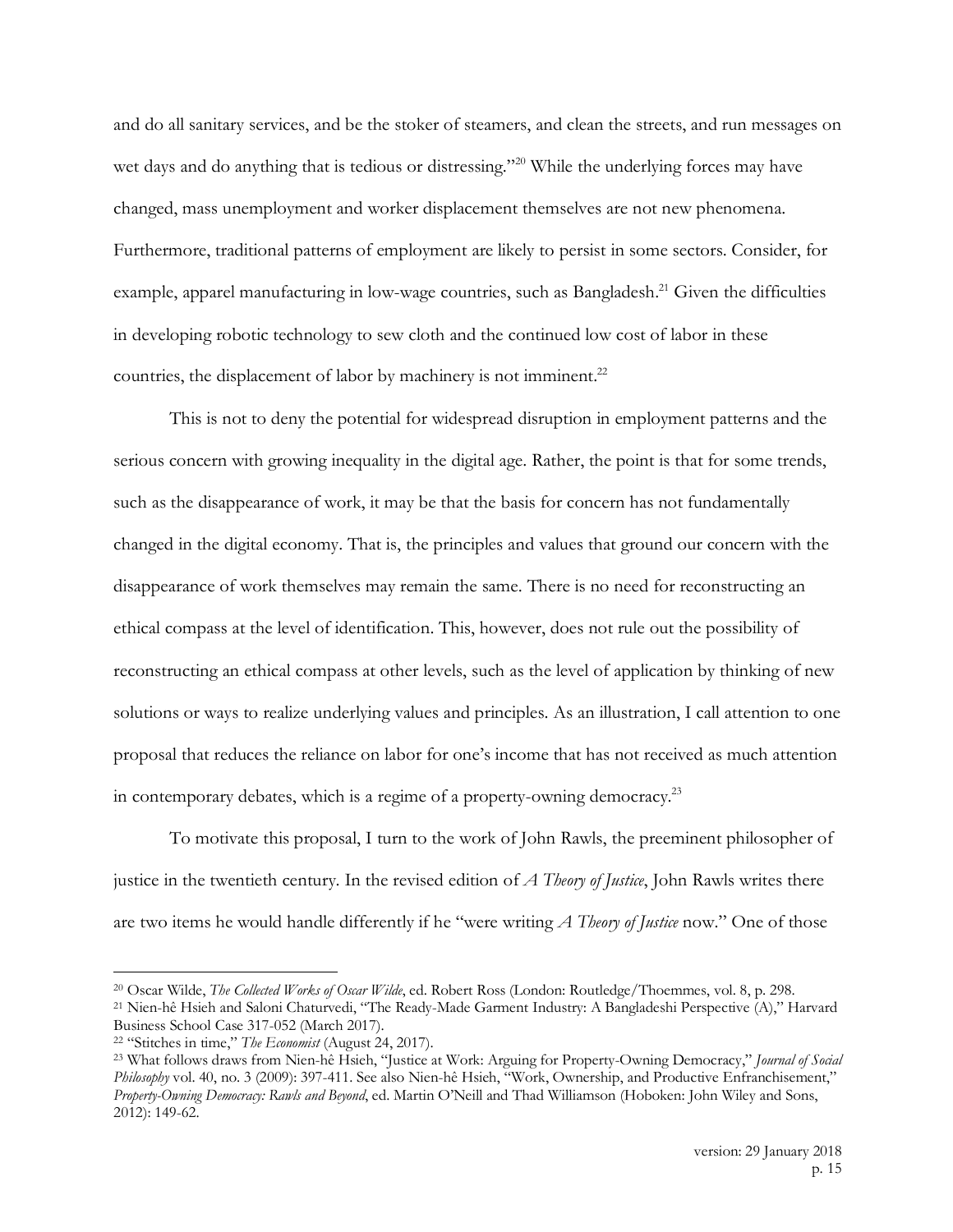would be "to distinguish more sharply the idea of a property-owning democracy … from the idea of a welfare state."24 Rawls is concerned to correct the misconception that welfare-state capitalism satisfies the requirements of justice as fairness. Welfare-state capitalism permits ownership of the means of production in the hands of a few, and a decent standard of living for the least advantaged is achieved through redistribution of income.<sup>25</sup> For Rawls, if there is be private ownership of the means of production, justice requires instead property-owning democracy. What distinguishes property-owning democracy from welfare-state capitalism is the distribution of the ownership of productive assets. In contrast to welfare-state capitalism, property-owning democracy seeks to maintain the widespread ownership of productive assets over time. Rawls writes, "the intent is not simply to assist those who lose out through accident or misfortune (although that must be done), but rather to put all citizens in a position to manage their own affairs on a footing of a suitable degree of social and economic equality."26

Whereas contemporary debates about the disappearance of work have focused on responsibilities to help maintain employment or to ensure that those without labor income are able to achieve an adequate standard of living, the idea of property-owning democracy reduces reliance on labor income altogether. Insofar as the proposal has not received adequate attention, it represents a reconstructed ethical compass at the level of application even if the underlying principles and values for why the disappearance of work is a source of concern do not involve a reconstruction at the level of identification.

 <sup>24</sup> John Rawls, *A Theory of Justice*, revised ed. (Cambridge: Belknap Press, 1999), p. xiv.

<sup>25</sup> A capitalist welfare state, according to Rawls, "permits a small class to have a near monopoly of the means of production." A property-owning democracy is an economic regime that seeks to ensure "the widespread ownership of productive assets and human capital (that is, education and trained skills) at the beginning of each period, all this against a background of fair equality of opportunity." See John Rawls, *Justice as Fairness*, ed. Erin Kelly (Cambridge: Belknap Press, 2001), p. 139. See also Richard Krouse and Michael McPherson, "Capitalism, 'Property-Owning Democracy,' and the Welfare State," *Democracy and the Welfare State*, ed. Amy Gutmann (Princeton: Princeton University Press, 1988): 79- 106. For a recent, wide-ranging analysis of property-owning democracy, see Martin O'Neill and Thad Williamson, eds., *Property-Owning Democracy: Rawls and Beyond* (Hoboken: John Wiley and Sons, 2012).

<sup>26</sup> John Rawls, *Justice as Fairness*, ed. Erin Kelly (Cambridge: Belknap Press, 2001), p. 139.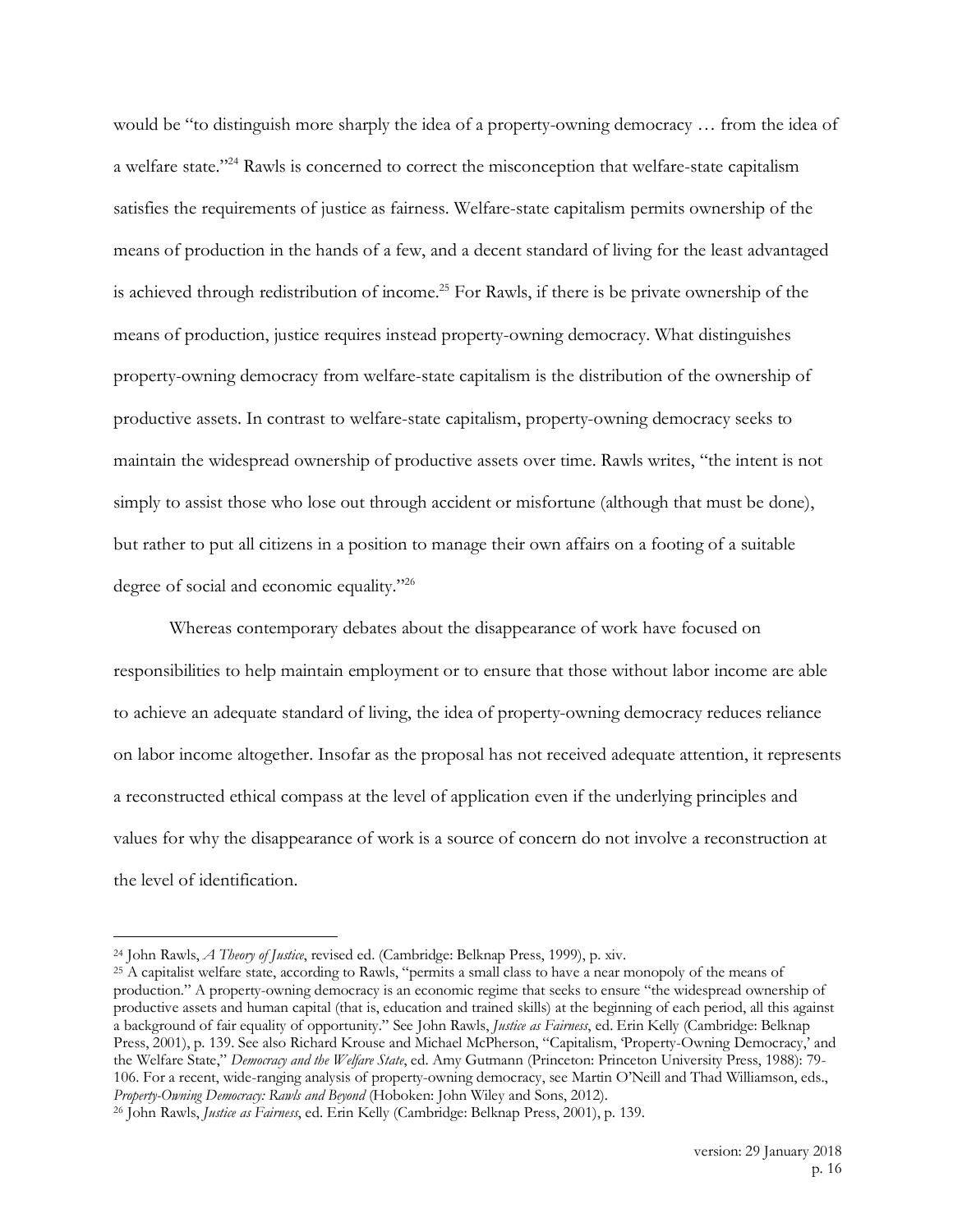## *3.2. Privacy in a Digital Age*

Another trend that is often discussed in association with the digital economy is the challenge of maintaining privacy. With the growth in the amount of user data that is collected and sophistication in ways to access and utilize that data, there are concerns that individuals have increasingly less anonymity in their economic interactions and are at far greater risk for details of their lives to be widely exposed, resulting in everything from public shame to real harm.

There is no doubt that an ethical compass for the digital age needs to address this phenomenon. As discussed in the case work, however, one may ask how much what is required of a reconstructed ethical compass at the level of identification is, in fact, new. The fundamental interest that individuals have in maintaining their privacy is not new, and many of issues raised by the digital age concern the proliferation of information about individuals and ways to access and protect that information. At the same time, in contrast to the case of work, there is reason to believe that the form that information takes in the digital ages raises novel challenges that require reconstructing an ethical compass at the level of identification.<sup>27</sup>

In February 2016, a U.S. federal judge ordered tech giant Apple to help unlock one of its iPhones that had been used by a suspected terrorist who, along with his wife, killed fourteen people in San Bernardino, California. The iPhone was running the operating system iOS 9 and law enforcement officials claimed they could not access potential evidence on the phone without Apple's assistance. The operating system enabled encryption which prevented Apple, as well as law enforcement authorities, from accessing customer data on the device without permission. The suspected terrorist had been killed in a shootout with law enforcement agents.

 <sup>27</sup> The next two paragraphs draw from Henry McGee, Nien-hê Hsieh, and Sarah McAra, "Apple: Privacy vs. Safety (A)," Harvard Business School Case 316-069, March 2016. (Revised November 2017).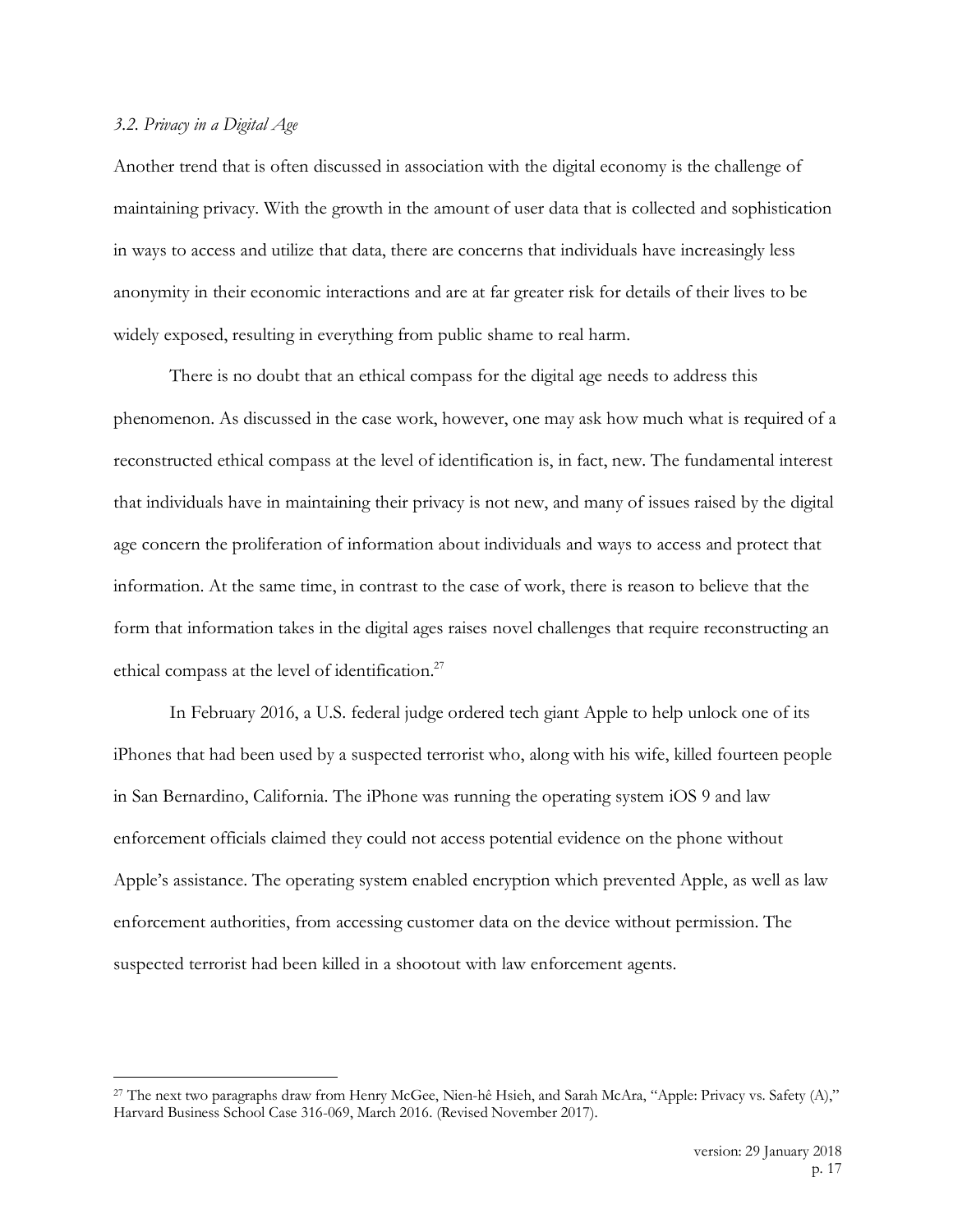Apple CEO Tim Cook resisted complying with the request to develop software to unlock the phone. After the request, Cook stated, "At stake is the data security of hundreds of millions of law-abiding people and setting a dangerous precedent that threatens everyone's civil liberties."<sup>28</sup> In a message to Apple's customers, Cook wrote, "The government suggests this tool could only be used once, on one phone, but that's simply not true. Once created, the technique could be used over and over again, on any number of devices."29 As he had explained earlier after the launch of iOS 9, "National security always matters, but the reality is that if you have an open door in your software for the good guys, bad guys get in there, too."30

As noted above, individuals have had a long-standing interest in maintaining their privacy. Article 12 of the Universal Declaration of Human Rights, for example states, "No one shall be subjected to arbitrary interference with his privacy, family, home or correspondence, nor to attacks upon his honour and reputation," and "Everyone has the right to the protection of the law against such interference or attacks."<sup>31</sup> Given the strong individual interest in maintaining one's privacy, the law in most jurisdictions has evolved to set standards for when it is permissible for government officials to gain information about individuals, as in the case of a criminal investigation.

What seems to be different in the San Bernardino case is that even if this standard is met, by enabling access to the shooter's iPhone, Apple is now putting at risk the privacy of all of its users, and not just simply providing information about one of its product's users. To be certain, longstanding responsibilities on the part of business are still relevant. As noted, Apple has a responsibility not to disclose information to law enforcement agencies unless the relevant standard

 <sup>28</sup> Amanda Holpuch, "Tim Cook says Apple's refusal to unlock iPhone for FBI is a 'civil liberties' issue," *The Guardian*, February 22, 2016, http://www.theguardian.com/technology/2016/feb/22/tim-cook-apple-refusal-unlock-iphone-fbicivil-liberties.

<sup>29</sup> Tim Cook, "A Message to Our Customers," February 16, 2016.

<sup>30</sup> Tim Cook interview by Robert Siegel, "Apple CEO Tim Cook: 'Privacy Is A Fundamental Human Right,'" *NPR*, October 1, 2015, http://www.npr.org/sections/alltechconsidered/2015/10/01/445026470/apple-ceo-tim-cookprivacy-is-a-fundamental-human-right.

<sup>31</sup> The Universal Declaration of Human Rights.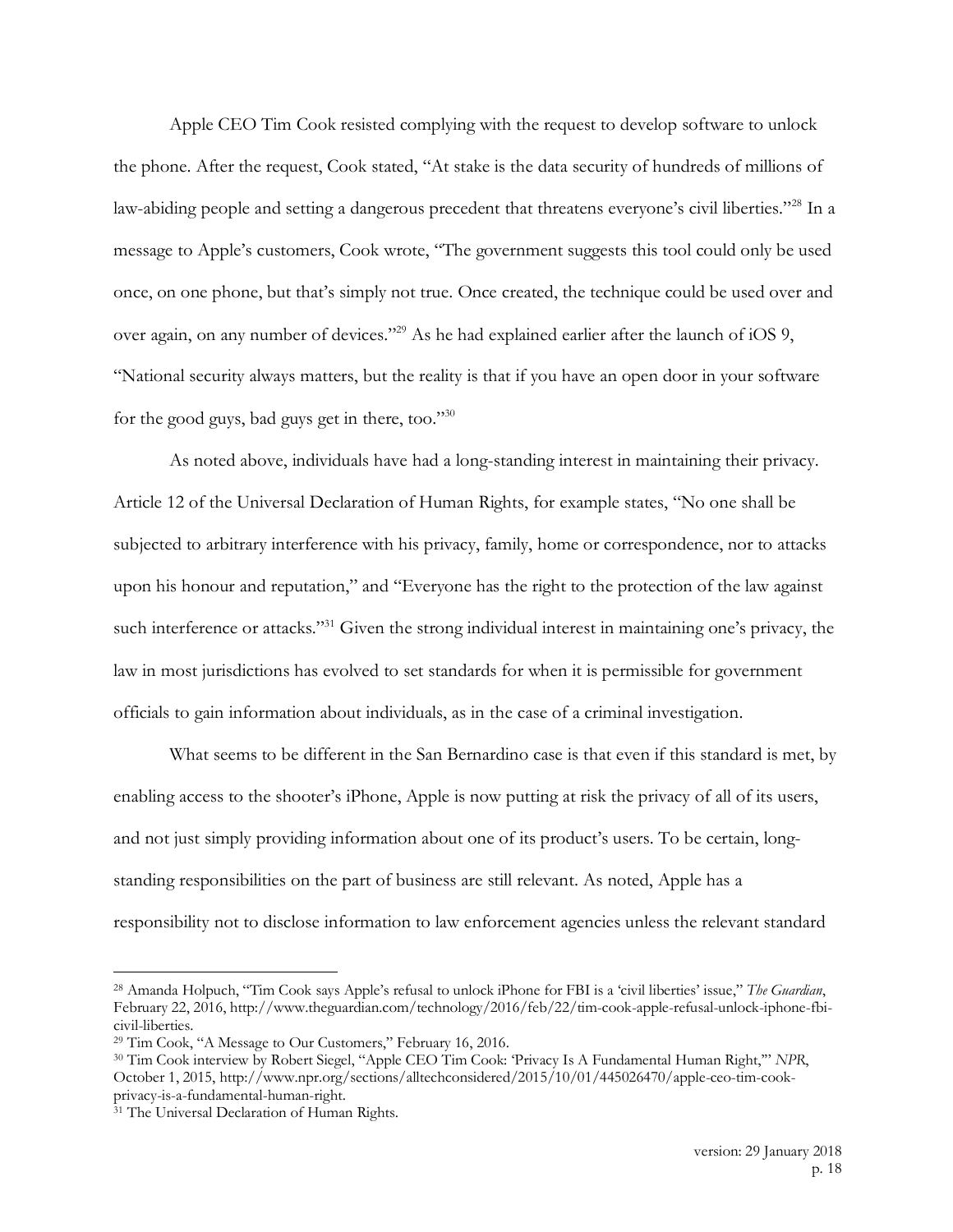for disclosure has been met. Apple also may have a responsibility to help protect its users' information more generally by putting into place various cybersecurity measures.

The issue raised by this case is that the nature of technology now puts these responsibilities in tension such that the basic principles governing privacy for businesses may need to be revisited. This is a feature of the digital nature of the information and technology involved in its protection. As described by one expert:

[A]ny backdoor Apple might design would likely require the company to store some sort of master access key—or even … one for every phone it sells … . [T]hese keys might need to be carefully transported from the factory in China, to a locked and guarded room at Apple HQ in Cupertino, California. They would be kept isolated from the Internet to protect them from hackers, and Apple would have to constantly monitor its own employees to prevent abuse. None of this is cheap, and the stakes are high  $\ldots$  .<sup>32</sup>

Here, it seems, is a case in which many of basic ethical issues may not be different in the digital age, but new technology calls for a reconstructed ethical compass by challenging the ways in which we have come to frame the ethical issues at the level of identification.

## *3.3. The Pervasiveness of Social Media*

In thinking about reconstructing an ethical compass for the digital age, the two examples discussed thus far concern whether the digital age calls for reconstruction at the level of application and at the level of identification. In order to cover the range of ways in which the digital age may call for

 <sup>32</sup> Matthew Green, "Is Apple Picking a Fight With the U.S. Government?," *Slate*, September 23, 2014,

http://www.slate.com/articles/technology/future\_tense/2014/09/ios\_8\_encryption\_why\_apple\_won\_t\_unlock\_your\_i phone\_for\_the\_police.html, accessed August 2015.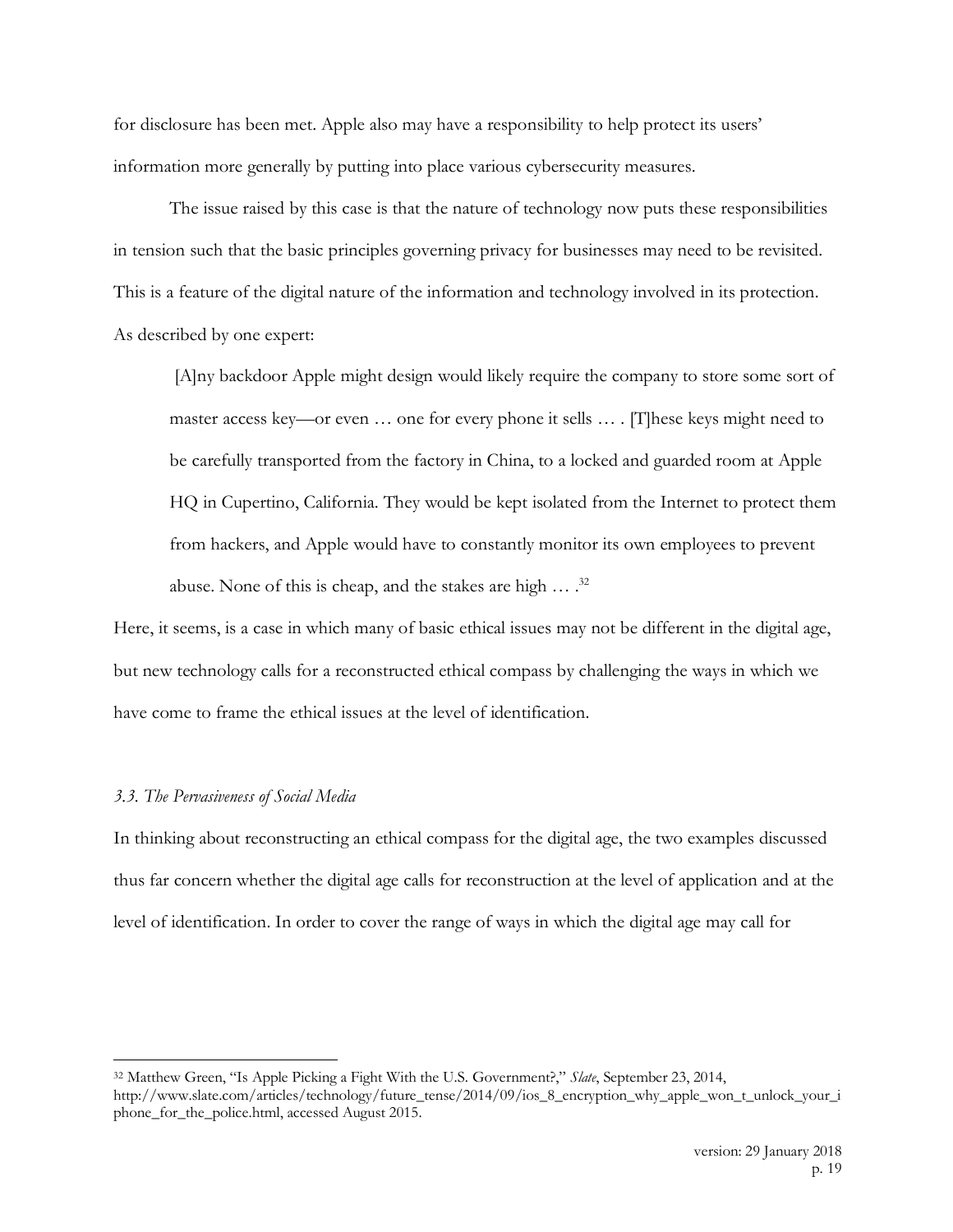reconstructing an ethical compass, I now turn to consider the need for reconstruction at the level of promulgation by looking at the case of social media companies.<sup>33</sup>

In a recent post titled "Hard Questions: What Effect Does Social Media Have on Democracy?," Samidh Chakrabarti, head of civic engagement at Facebook, summarized the concerns that have driven the increased scrutiny of social media companies. One is the concern with "false news" – that "the same tools that give people more voice can sometimes be used, by anyone, to spread hoaxes and misinformation." A second is the concern is that social media "creates echo chambers where people only see viewpoints they agree with." A third concern is that of "unequal participation." As Chakrabarti writes, "not everyone is using their voice equally. Take women. They represent a majority of the population, yet are under-represented in public political dialogue on Facebook." He continues, "if politicians mistake the views of a few with the views of many, that can make for bad public policy. Vulnerable populations could end up ignored, and fringe groups could appear mainstream."34

What is especially striking in the case of social media companies is that these concerns arise about their impact on norms and standards without their having provided any content. The provision of content is by their users, and companies like Facebook are reluctant to shape the content themselves. As explained by Chakrabarti, "In the public debate over false news, many believe Facebook should use its own judgment to filter out misinformation. We've chosen not to do that because we don't want to be the arbiters of truth, nor do we imagine this is a role the world would want for us."35 Social media companies thus find themselves as candidates for having special responsibilities for promulgating a reconstructed ethical compass as part of the third set of actors

<sup>&</sup>lt;sup>33</sup> Social media refer to user-generated content that are shared by users through a platform maintained by an organization and that help to facilitate social networks across users.

<sup>34</sup> https://newsroom.fb.com/news/2018/01/effect-social-media-democracy/

<sup>35</sup> https://newsroom.fb.com/news/2018/01/effect-social-media-democracy/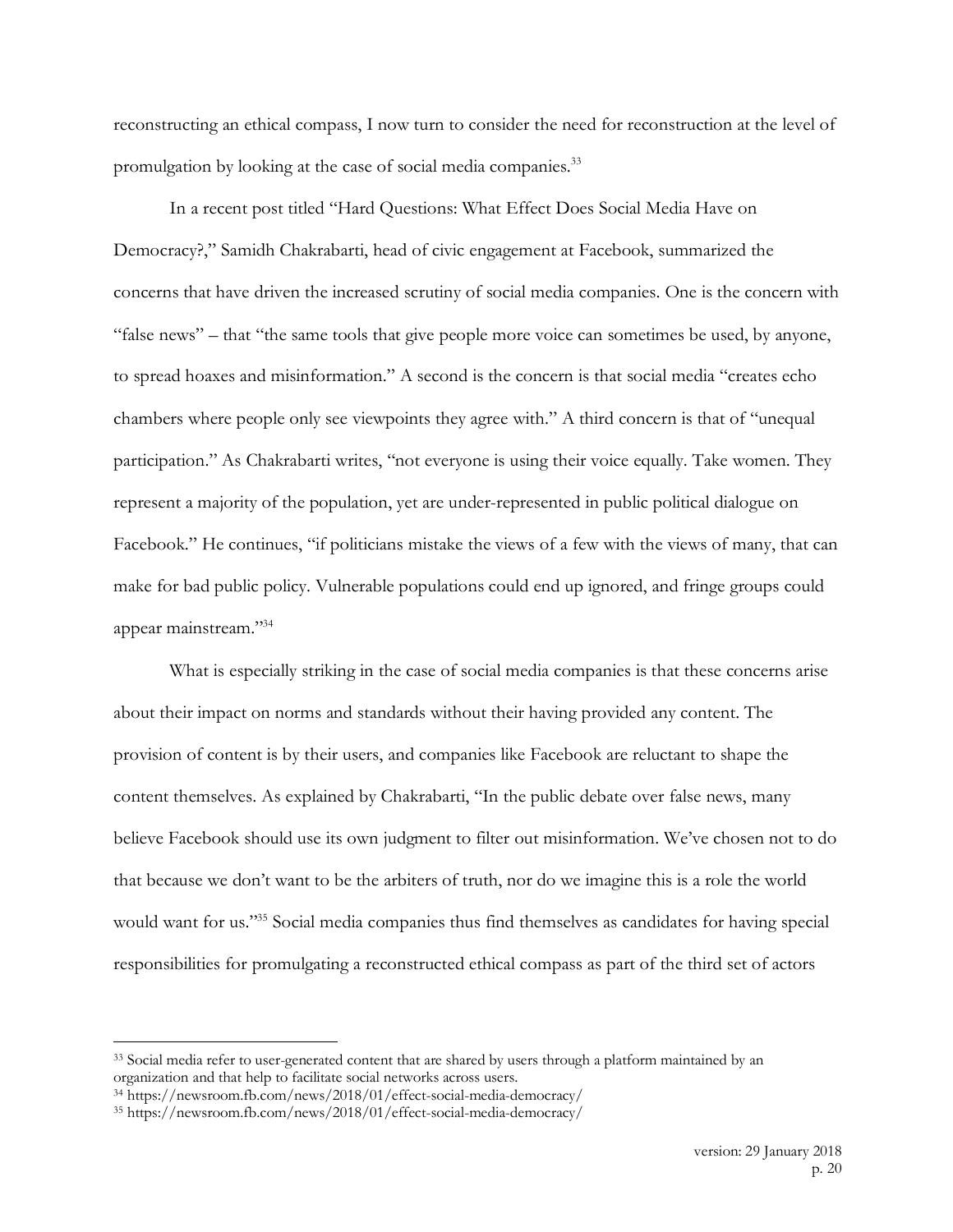discussed above (Section 1.2.) – that is, actors who are not purposefully engaging in the setting of standards and norms, but nonetheless have that effect or possess a unique capacity to do so. In turn, the challenge is how to engage in promulgation in a way that respects the principles of a reconstructed ethical compass, including a duty not to harm and to respect human rights.

## **4. CONCLUSION**

The digital age has immensely changed the nature of business and economic activity and continues to do so at an enormous pace. All this brings with it great promise as well as risk. Under such circumstances, it is only natural to ask who bears responsibility for reconstructing an ethical compass and whose mandate should inform that reconstruction.

The aim of this paper is to inform and shape debates about answers to these questions. On the question of determining who bears responsibility for reconstructing an ethical compass, I distinguished three levels at which to locate responsibilities across various actors: the identification of principles and values that comprise a reconstructed compass, the promulgation of a reconstructed compass, and the application of a reconstructed compass. While all actors have responsibilities for applying a reconstructed ethical compass, there is reason to hold that responsibilities for promulgation and identification apply to a smaller set of actors. On the question of determining whose mandate should inform reconstruction of an ethical compass, what emerges from this discussion is a proposal that any version of a reconstructed compass include two principles: a principle to do no harm and a principle to respect human rights. I then illustrated how we might go about reconstructing an ethical compass for the digital age by isolating just what it is that requires reconstruction in the digital age. After all, much of the economy is still not digital and much of what is now digital may not be that different with respect to the ethical issues raised.